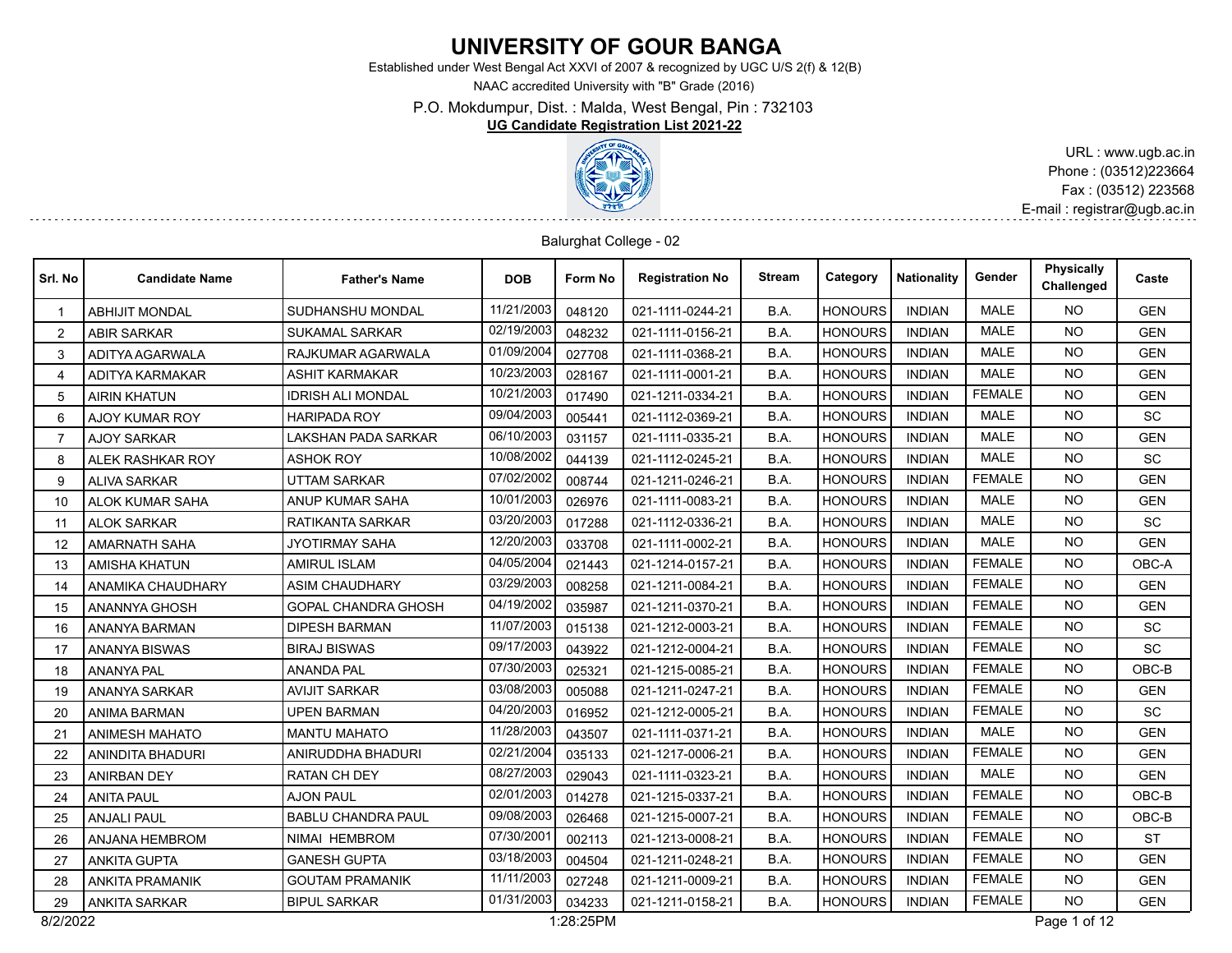| Srl. No | <b>Candidate Name</b>   | <b>Father's Name</b>       | <b>DOB</b> | Form No | <b>Registration No</b> | <b>Stream</b> | Category       | <b>Nationality</b> | Gender        | <b>Physically</b><br>Challenged | Caste      |
|---------|-------------------------|----------------------------|------------|---------|------------------------|---------------|----------------|--------------------|---------------|---------------------------------|------------|
| 30      | <b>ANKONA DAS</b>       | PROBIR KUMAR DAS           | 02/08/2003 | 032220  | 021-1211-0159-21       | B.A.          | <b>HONOURS</b> | <b>INDIAN</b>      | <b>FEMALE</b> | NO.                             | <b>GEN</b> |
| 31      | ANKUR ROY               | AJOY ROY                   | 02/11/2002 | 000911  | 021-1112-0086-21       | B.A.          | <b>HONOURS</b> | <b>INDIAN</b>      | <b>MALE</b>   | <b>NO</b>                       | SC         |
| 32      | <b>ANNAPURNA SHILL</b>  | <b>BIPUL CHANDRA SHILL</b> | 09/15/2003 | 031673  | 021-1215-0160-21       | B.A.          | <b>HONOURS</b> | <b>INDIAN</b>      | <b>FEMALE</b> | NO.                             | OBC-B      |
| 33      | <b>ANTARA ROY</b>       | <b>UTTAM ROY</b>           | 07/05/2002 | 010028  | 021-1212-0372-21       | B.A.          | <b>HONOURS</b> | <b>INDIAN</b>      | <b>FEMALE</b> | <b>NO</b>                       | <b>SC</b>  |
| 34      | ANUBHAB SARKAR          | <b>AMIT SARKAR</b>         | 12/12/2003 | 034641  | 021-1111-0338-21       | B.A.          | <b>HONOURS</b> | <b>INDIAN</b>      | <b>MALE</b>   | NO.                             | <b>GEN</b> |
| 35      | ANUPAM BARMAN           | KRISHNA BARMAN             | 11/15/2003 | 009245  | 021-1112-0339-21       | B.A.          | <b>HONOURS</b> | <b>INDIAN</b>      | <b>MALE</b>   | <b>NO</b>                       | <b>SC</b>  |
| 36      | ANUSMITA KUNDU          | <b>ACHINTYA KUNDU</b>      | 11/17/2003 | 027491  | 021-1211-0249-21       | B.A.          | <b>HONOURS</b> | <b>INDIAN</b>      | <b>FEMALE</b> | NO.                             | <b>GEN</b> |
| 37      | <b>ANWESHA SUR</b>      | <b>PRABIN SUR</b>          | 06/15/2003 | 021655  | 021-1211-0161-21       | B.A.          | <b>HONOURS</b> | <b>INDIAN</b>      | <b>FEMALE</b> | NO.                             | <b>GEN</b> |
| 38      | APARNA KARMAKAR         | LATE SUBAL KARMAKAR        | 07/30/2003 | 036050  | 021-1212-0250-21       | B.A.          | <b>HONOURS</b> | <b>INDIAN</b>      | <b>FEMALE</b> | NO.                             | SC         |
| 39      | APURBA GHOSH            | ASIT GHOSH                 | 03/27/2003 | 038788  | 021-1115-0087-21       | B.A.          | HONOURS        | <b>INDIAN</b>      | <b>MALE</b>   | NO.                             | OBC-B      |
| 40      | ARGHYA SAHA             | NANDA DULAL SAHA           | 12/14/2003 | 036769  | 021-1111-0373-21       | B.A.          | <b>HONOURS</b> | <b>INDIAN</b>      | <b>MALE</b>   | <b>NO</b>                       | <b>GEN</b> |
| 41      | <b>ARIAN SARKAR</b>     | AKTAR ALI SARKAR           | 09/08/2003 | 000428  | 021-1111-0088-21       | B.A.          | <b>HONOURS</b> | <b>INDIAN</b>      | <b>MALE</b>   | <b>NO</b>                       | <b>GEN</b> |
| 42      | <b>ARIJIT GHOSH</b>     | <b>BIJOY GHOSH</b>         | 12/29/2003 | 030730  | 021-1111-0010-21       | B.A.          | <b>HONOURS</b> | <b>INDIAN</b>      | <b>MALE</b>   | NO.                             | <b>GEN</b> |
| 43      | <b>ARIK DEY</b>         | <b>CHANDAN KUMAR DEY</b>   | 10/21/2002 | 035008  | 021-1111-0324-21       | B.A.          | <b>HONOURS</b> | <b>INDIAN</b>      | <b>MALE</b>   | <b>NO</b>                       | <b>GEN</b> |
| 44      | ARITRA CHAKRABORTY      | APURBA CHAKRABROTY         | 09/14/2003 | 013106  | 021-1211-0011-21       | B.A.          | <b>HONOURS</b> | <b>INDIAN</b>      | <b>FEMALE</b> | <b>NO</b>                       | <b>GEN</b> |
| 45      | ARITRA SAMAJDAR         | JIBAN KRISHNA SAMAJDAR     | 05/05/2004 | 038275  | 021-1111-0162-21       | B.A.          | <b>HONOURS</b> | <b>INDIAN</b>      | <b>MALE</b>   | <b>NO</b>                       | <b>GEN</b> |
| 46      | <b>ARJUN GHOSH</b>      | LATE NITAI CHANDRA GHOSH   | 03/24/2003 | 029264  | 021-1115-0163-21       | B.A.          | <b>HONOURS</b> | <b>INDIAN</b>      | <b>MALE</b>   | NO.                             | OBC-B      |
| 47      | ARKAPROBHA DAS          | <b>AVIJIT DAS</b>          | 12/06/2000 | 006658  | 021-1111-0089-21       | B.A.          | <b>HONOURS</b> | <b>INDIAN</b>      | <b>MALE</b>   | NO.                             | <b>GEN</b> |
| 48      | <b>ARMAN MANDAL</b>     | <b>HAMIDUL MANDAL</b>      | 01/20/2003 | 026170  | 021-1111-0164-21       | B.A.          | <b>HONOURS</b> | <b>INDIAN</b>      | <b>MALE</b>   | <b>NO</b>                       | <b>GEN</b> |
| 49      | <b>ARNAB GHOSH</b>      | <b>AJOY GHOSH</b>          | 04/22/2002 | 022422  | 021-1111-0165-21       | B.A.          | <b>HONOURS</b> | <b>INDIAN</b>      | <b>MALE</b>   | NO.                             | <b>GEN</b> |
| 50      | ARNAB KUNDU             | LATE GOLOK KUNDU           | 02/08/2004 | 022512  | 021-1111-0166-21       | B.A.          | <b>HONOURS</b> | <b>INDIAN</b>      | <b>MALE</b>   | NO.                             | <b>GEN</b> |
| 51      | ARPITA MAHANTA          | <b>BIKASH MAHANTA</b>      | 10/12/2003 | 016220  | 021-1211-0167-21       | B.A.          | <b>HONOURS</b> | <b>INDIAN</b>      | <b>FEMALE</b> | NO.                             | <b>GEN</b> |
| 52      | <b>ARPITA BASAK</b>     | DAYAL CHANDRA BASAK        | 01/22/2001 | 026957  | 021-1215-0090-21       | B.A.          | <b>HONOURS</b> | <b>INDIAN</b>      | <b>FEMALE</b> | <b>NO</b>                       | OBC-B      |
| 53      | <b>ARPITA SAHA</b>      | <b>GOUTAM PROSAD SAHA</b>  | 12/07/2002 | 020861  | 021-1215-0340-21       | B.A.          | <b>HONOURS</b> | <b>INDIAN</b>      | <b>FEMALE</b> | NO.                             | OBC-B      |
| 54      | ARUNIMA CHATTERJEE      | <b>AVIJIT CHATTERJEE</b>   | 01/16/2003 | 013014  | 021-1211-0012-21       | B.A.          | <b>HONOURS</b> | <b>INDIAN</b>      | <b>FEMALE</b> | <b>NO</b>                       | <b>GEN</b> |
| 55      | <b>ASHA DAS</b>         | <b>BIPUL DAS</b>           | 08/26/2002 | 015810  | 021-1212-0374-21       | B.A.          | <b>HONOURS</b> | <b>INDIAN</b>      | <b>FEMALE</b> | NO.                             | SC         |
| 56      | <b>ASHA GHOSH</b>       | ANANDA KUMAR GHOSH         | 07/26/2003 | 029398  | 021-1215-0251-21       | B.A.          | <b>HONOURS</b> | <b>INDIAN</b>      | <b>FEMALE</b> | <b>NO</b>                       | OBC-B      |
| 57      | <b>ASHISH DEBNATH</b>   | SUNIL DEBNATH              | 03/23/2003 | 038221  | 021-1111-0252-21       | B.A.          | <b>HONOURS</b> | <b>INDIAN</b>      | <b>MALE</b>   | NO.                             | <b>GEN</b> |
| 58      | <b>AVIJIT BHUIMALI</b>  | <b>DIPAK BHUIMALI</b>      | 03/02/2002 | 028786  | 021-1112-0091-21       | B.A.          | <b>HONOURS</b> | <b>INDIAN</b>      | <b>MALE</b>   | <b>NO</b>                       | <b>SC</b>  |
| 59      | <b>AYAN SARKAR</b>      | AJOY SARKAR                | 04/15/2002 | 029031  | 021-1111-0092-21       | B.A.          | <b>HONOURS</b> | <b>INDIAN</b>      | <b>MALE</b>   | NO.                             | <b>GEN</b> |
| 60      | <b>BABITA MAHATO</b>    | <b>ANIL MAHATO</b>         | 12/26/2002 | 026330  | 021-1211-0168-21       | B.A.          | <b>HONOURS</b> | <b>INDIAN</b>      | <b>FEMALE</b> | <b>NO</b>                       | <b>GEN</b> |
| 61      | <b>BADHAN SARKAR</b>    | <b>PALASH SARKAR</b>       | 09/20/2003 | 028242  | 021-1111-0341-21       | B.A.          | <b>HONOURS</b> | <b>INDIAN</b>      | MALE          | <b>NO</b>                       | <b>GEN</b> |
| 62      | <b>BADHIDEB PAHAN</b>   | <b>NIATI PAHAN</b>         | 10/10/2002 | 027087  | 021-1113-0253-21       | B.A.          | <b>HONOURS</b> | <b>INDIAN</b>      | MALE          | NO.                             | ST         |
| 63      | <b>BAISHAKHI BARMAN</b> | DHIRENDRA NATH BARMAN      | 05/23/2004 | 019008  | 021-1212-0013-21       | B.A.          | <b>HONOURS</b> | <b>INDIAN</b>      | <b>FEMALE</b> | <b>NO</b>                       | SC         |
| 64      | <b>BARNALI BARMAN</b>   | PUTUL BARMAN               | 02/28/2004 | 014993  | 021-1212-0014-21       | B.A.          | <b>HONOURS</b> | <b>INDIAN</b>      | <b>FEMALE</b> | NO.                             | <b>SC</b>  |
| 65      | <b>BARNALI MAHATA</b>   | JAYNATH MAHATA             | 01/10/2002 | 041827  | 021-1211-0015-21       | B.A.          | <b>HONOURS</b> | <b>INDIAN</b>      | <b>FEMALE</b> | NO.                             | <b>GEN</b> |
| 66      | <b>BARNALI MALAKAR</b>  | ANANTA MALAKAR             | 08/01/2002 | 029330  | 021-1211-0169-21       | B.A.          | <b>HONOURS</b> | <b>INDIAN</b>      | <b>FEMALE</b> | NO.                             | <b>GEN</b> |
| 67      | <b>BARSHA DAS</b>       | SWAPAN KUMAR DAS           | 07/09/2003 | 007422  | 021-1211-0170-21       | B.A.          | <b>HONOURS</b> | <b>INDIAN</b>      | <b>FEMALE</b> | NO.                             | <b>GEN</b> |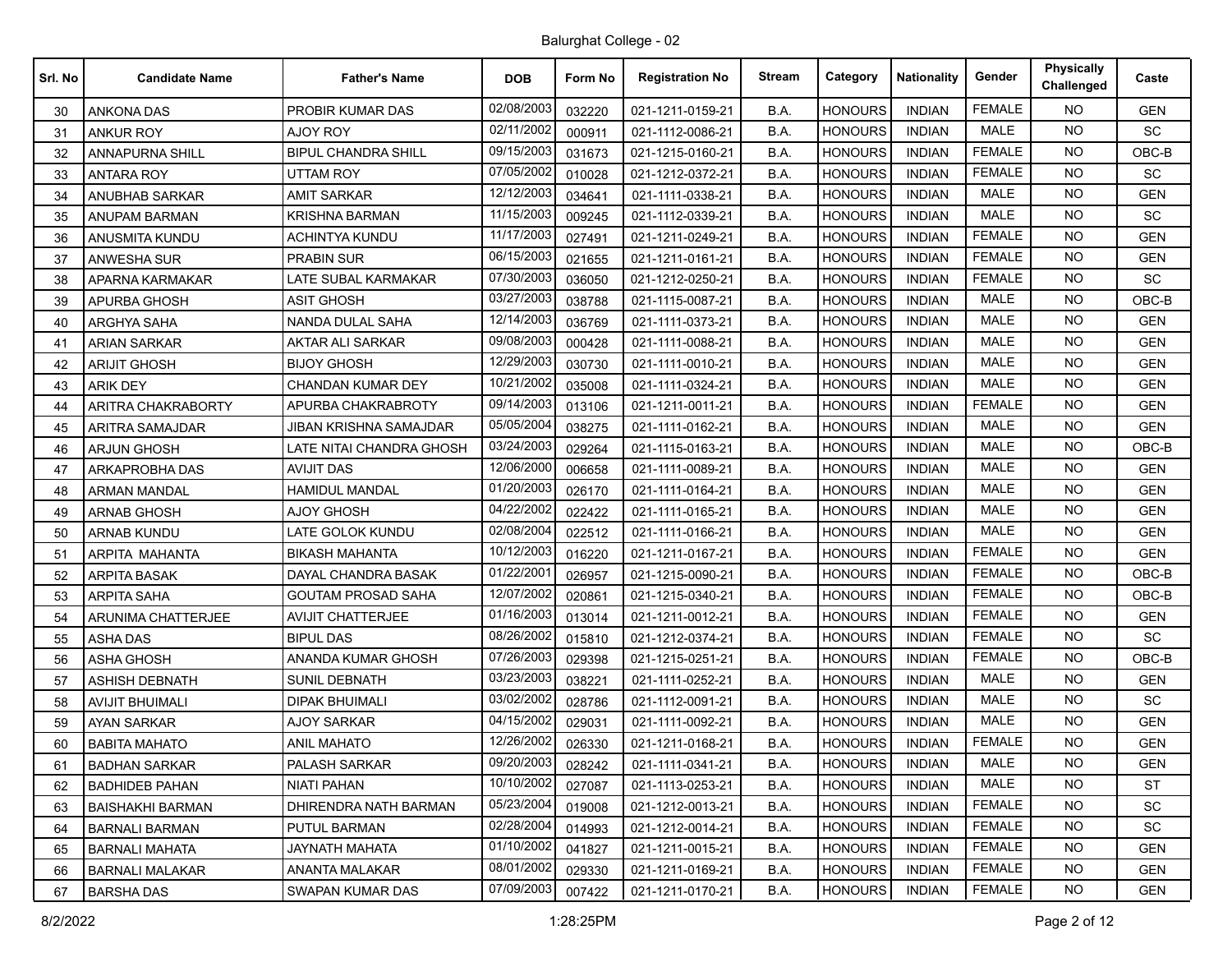| Srl. No | <b>Candidate Name</b>      | <b>Father's Name</b>       | <b>DOB</b> | Form No | <b>Registration No</b> | <b>Stream</b> | Category       | <b>Nationality</b> | Gender        | <b>Physically</b><br>Challenged | Caste      |
|---------|----------------------------|----------------------------|------------|---------|------------------------|---------------|----------------|--------------------|---------------|---------------------------------|------------|
| 68      | <b>BEAUTY BARMAN</b>       | <b>BIKASH BARMAN</b>       | 09/17/2001 | 016053  | 021-1212-0375-21       | B.A.          | <b>HONOURS</b> | <b>INDIAN</b>      | <b>FEMALE</b> | <b>NO</b>                       | <b>SC</b>  |
| 69      | <b>BEAUTY SARKAR</b>       | <b>HARIPADA SARKAR</b>     | 01/03/200  | 002008  | 021-1212-0171-21       | B.A.          | <b>HONOURS</b> | <b>INDIAN</b>      | <b>FEMALE</b> | <b>NO</b>                       | SC         |
| 70      | <b>BHAKTI BARMAN</b>       | KRISHNA PADA BARMAN        | 03/01/2003 | 002019  | 021-1212-0376-21       | B.A.          | <b>HONOURS</b> | <b>INDIAN</b>      | <b>FEMALE</b> | NO.                             | <b>SC</b>  |
| 71      | <b>BHASKAR RAY</b>         | ABHAY KUMAR RAY            | 08/30/2000 | 011236  | 021-1112-0172-21       | B.A.          | <b>HONOURS</b> | <b>INDIAN</b>      | <b>MALE</b>   | <b>NO</b>                       | SC         |
| 72      | <b>BIBEK RAY</b>           | <b>BISWAJIT RAY</b>        | 03/02/2004 | 037589  | 021-1112-0254-21       | B.A.          | <b>HONOURS</b> | <b>INDIAN</b>      | <b>MALE</b>   | NO.                             | <b>SC</b>  |
| 73      | <b>BICHIRTA MAHATO</b>     | LUDURAM MAHATO             | 03/15/2003 | 030015  | 021-1211-0377-21       | B.A.          | <b>HONOURS</b> | <b>INDIAN</b>      | <b>FEMALE</b> | NO.                             | <b>GEN</b> |
| 74      | <b>BICHITRA TIGGA</b>      | <b>LATE BABLU TIGGA</b>    | 09/03/2003 | 037004  | 021-1213-0016-21       | B.A.          | <b>HONOURS</b> | <b>INDIAN</b>      | <b>FEMALE</b> | NO.                             | ST         |
| 75      | <b>BIDHAN SAHU</b>         | <b>BIJAY SAHU</b>          | 05/11/2003 | 004706  | 021-1111-0173-21       | B.A.          | <b>HONOURS</b> | <b>INDIAN</b>      | <b>MALE</b>   | <b>NO</b>                       | <b>GEN</b> |
| 76      | <b>BIDISHA BASAK</b>       | <b>PIJUSH BASAK</b>        | 08/21/2003 | 018835  | 021-1215-0017-21       | B.A.          | <b>HONOURS</b> | <b>INDIAN</b>      | <b>FEMALE</b> | NO.                             | OBC-B      |
| 77      | <b>BIJOY HALDAR</b>        | JIBAN HALDAR               | 12/09/2002 | 027610  | 021-1112-0255-21       | B.A.          | <b>HONOURS</b> | <b>INDIAN</b>      | <b>MALE</b>   | <b>NO</b>                       | SC         |
| 78      | <b>BIKRAM SARKAR</b>       | <b>BIDHAN SARKAR</b>       | 02/08/2003 | 044289  | 021-1111-0018-21       | B.A.          | <b>HONOURS</b> | <b>INDIAN</b>      | <b>MALE</b>   | NO.                             | <b>GEN</b> |
| 79      | <b>BINA TIRKEY</b>         | <b>SUSHIL TIRKEY</b>       | 02/21/2002 | 018576  | 021-1213-0174-21       | B.A.          | <b>HONOURS</b> | <b>INDIAN</b>      | <b>FEMALE</b> | <b>NO</b>                       | <b>ST</b>  |
| 80      | <b>BINEETA GHOSH</b>       | <b>BIMAN CHANDRA GHOSH</b> | 01/27/2003 | 048638  | 021-1211-0175-21       | B.A.          | <b>HONOURS</b> | <b>INDIAN</b>      | <b>FEMALE</b> | NO.                             | <b>GEN</b> |
| 81      | <b>BIPASHA DAS</b>         | <b>BIPLOB KUMAR DAS</b>    | 03/27/2004 | 030285  | 021-1211-0256-21       | B.A.          | <b>HONOURS</b> | <b>INDIAN</b>      | <b>FEMALE</b> | NO.                             | GEN        |
| 82      | <b>BIPRITA SARKAR</b>      | <b>BIDHAN SARKAR</b>       | 02/03/2004 | 016698  | 021-1212-0093-21       | B.A.          | <b>HONOURS</b> | <b>INDIAN</b>      | <b>FEMALE</b> | NO.                             | SC         |
| 83      | <b>BISHNU BARMAN</b>       | <b>SUBHAS BARMAN</b>       | 08/16/200  | 028814  | 021-1111-0094-21       | B.A.          | <b>HONOURS</b> | <b>INDIAN</b>      | <b>MALE</b>   | NO.                             | <b>GEN</b> |
| 84      | <b>BISHNU MAHATO</b>       | <b>RATAN MAHATO</b>        | 07/31/2003 | 016764  | 021-1111-0378-21       | B.A.          | <b>HONOURS</b> | <b>INDIAN</b>      | <b>MALE</b>   | NO.                             | <b>GEN</b> |
| 85      | <b>BISWA RANJAN BISWAS</b> | LATE ASHUTOSH BISWAS       | 03/15/2003 | 039555  | 021-1112-0095-21       | B.A.          | <b>HONOURS</b> | <b>INDIAN</b>      | <b>MALE</b>   | <b>NO</b>                       | SC         |
| 86      | <b>BISWAJIT SOREN</b>      | <b>MICHAEL SOREN</b>       | 08/01/2002 | 036385  | 021-1113-0257-21       | B.A.          | <b>HONOURS</b> | <b>INDIAN</b>      | <b>MALE</b>   | <b>NO</b>                       | <b>ST</b>  |
| 87      | <b>BORNA HORE</b>          | ARUN CHANDRA HORE          | 11/27/2003 | 013679  | 021-1211-0342-21       | B.A.          | <b>HONOURS</b> | <b>INDIAN</b>      | <b>FEMALE</b> | <b>NO</b>                       | <b>GEN</b> |
| 88      | <b>BULBULI MAHATO</b>      | <b>BHABESH MAHATO</b>      | 12/06/2002 | 032162  | 021-1215-0258-21       | B.A.          | <b>HONOURS</b> | <b>INDIAN</b>      | <b>FEMALE</b> | NO.                             | $OBC-B$    |
| 89      | CHAITALI BARMAN            | UJJAL BARMAN               | 04/12/2003 | 026872  | 021-1212-0176-21       | B.A.          | <b>HONOURS</b> | <b>INDIAN</b>      | <b>FEMALE</b> | <b>NO</b>                       | <b>SC</b>  |
| 90      | CHAMPA TUDU                | <b>CHANCHAL TUDU</b>       | 11/15/2003 | 040739  | 021-1213-0096-21       | B.A.          | <b>HONOURS</b> | <b>INDIAN</b>      | <b>FEMALE</b> | <b>NO</b>                       | <b>ST</b>  |
| 91      | <b>CHANCHAL MAHATA</b>     | KAMAL CHANDRA MAHATA       | 08/26/2002 | 034280  | 021-1111-0097-21       | B.A.          | <b>HONOURS</b> | <b>INDIAN</b>      | <b>MALE</b>   | <b>NO</b>                       | <b>GEN</b> |
| 92      | CHANDANA BARMAN            | <b>SHARAT BARMAN</b>       | 05/02/2003 | 034682  | 021-1212-0325-21       | B.A.          | <b>HONOURS</b> | <b>INDIAN</b>      | <b>FEMALE</b> | NO.                             | SC         |
| 93      | <b>CHANDANA PAUL</b>       | ABINASH PAUL               | 12/02/2002 | 030466  | 021-1215-0379-21       | B.A.          | <b>HONOURS</b> | <b>INDIAN</b>      | <b>FEMALE</b> | <b>NO</b>                       | OBC-B      |
| 94      | <b>CHAYAN SHIL</b>         | <b>NIRMAL SHIL</b>         | 02/14/2004 | 038037  | 021-1111-0259-21       | B.A.          | <b>HONOURS</b> | <b>INDIAN</b>      | <b>MALE</b>   | <b>NO</b>                       | <b>GEN</b> |
| 95      | CHITRITA JOARDAR           | PRONAB JOARDAR             | 01/05/2004 | 040142  | 021-1211-0019-21       | B.A.          | <b>HONOURS</b> | <b>INDIAN</b>      | <b>FEMALE</b> | NO.                             | <b>GEN</b> |
| 96      | <b>DALIYA ROY</b>          | <b>GIREN ROY</b>           | 12/07/2003 | 035929  | 021-1212-0020-21       | B.A.          | <b>HONOURS</b> | <b>INDIAN</b>      | <b>FEMALE</b> | <b>NO</b>                       | <b>SC</b>  |
| 97      | DEBAJYOTI MOHORAR          | <b>NIMAI MOHORARA</b>      | 12/28/2000 | 026333  | 021-1111-0380-21       | B.A.          | <b>HONOURS</b> | <b>INDIAN</b>      | <b>MALE</b>   | <b>NO</b>                       | <b>GEN</b> |
| 98      | <b>DEBALINA BARMAN</b>     | AMAL CHANDRA BARMAN        | 11/14/2002 | 033967  | 021-1212-0177-21       | B.A.          | <b>HONOURS</b> | <b>INDIAN</b>      | <b>FEMALE</b> | <b>NO</b>                       | SC         |
| 99      | <b>DEBAPRIYA MUNSHI</b>    | <b>DILIP KUMAR MUNSHI</b>  | 01/04/2002 | 021806  | 021-1211-0260-21       | B.A.          | HONOURS        | <b>INDIAN</b>      | <b>FEMALE</b> | NO.                             | <b>GEN</b> |
| 100     | <b>DEBJANI SARKAR</b>      | <b>BIPUL SARKAR</b>        | 12/01/2001 | 024166  | 021-1211-0261-21       | B.A.          | <b>HONOURS</b> | <b>INDIAN</b>      | <b>FEMALE</b> | <b>NO</b>                       | <b>GEN</b> |
| 101     | <b>DEBJYOTI ROY</b>        | <b>GOUTAM ROY</b>          | 10/27/2003 | 035521  | 021-1117-0262-21       | B.A.          | <b>HONOURS</b> | <b>INDIAN</b>      | MALE          | <b>NO</b>                       | <b>GEN</b> |
| 102     | <b>DEBOJIT LAHA</b>        | NILAY LAHA                 | 03/16/2004 | 044188  | 021-1111-0263-21       | B.A.          | <b>HONOURS</b> | <b>INDIAN</b>      | MALE          | <b>NO</b>                       | <b>GEN</b> |
| 103     | DEBRAJ KUNDU               | SANJOY KUNDU               | 12/27/2001 | 028119  | 021-1111-0264-21       | B.A.          | <b>HONOURS</b> | <b>INDIAN</b>      | MALE          | NO.                             | <b>GEN</b> |
| 104     | <b>DEEP SONAR</b>          | <b>DILIP SONAR</b>         | 07/28/2002 | 003976  | 021-1115-0265-21       | B.A.          | <b>HONOURS</b> | <b>INDIAN</b>      | MALE          | <b>NO</b>                       | OBC-B      |
| 105     | <b>DEV KUMAR SWARNAKAR</b> | SANJOY SWARNAKAR           | 11/22/2002 | 005202  | 021-1111-0266-21       | B.A.          | <b>HONOURS</b> | <b>INDIAN</b>      | MALE          | <b>NO</b>                       | <b>GEN</b> |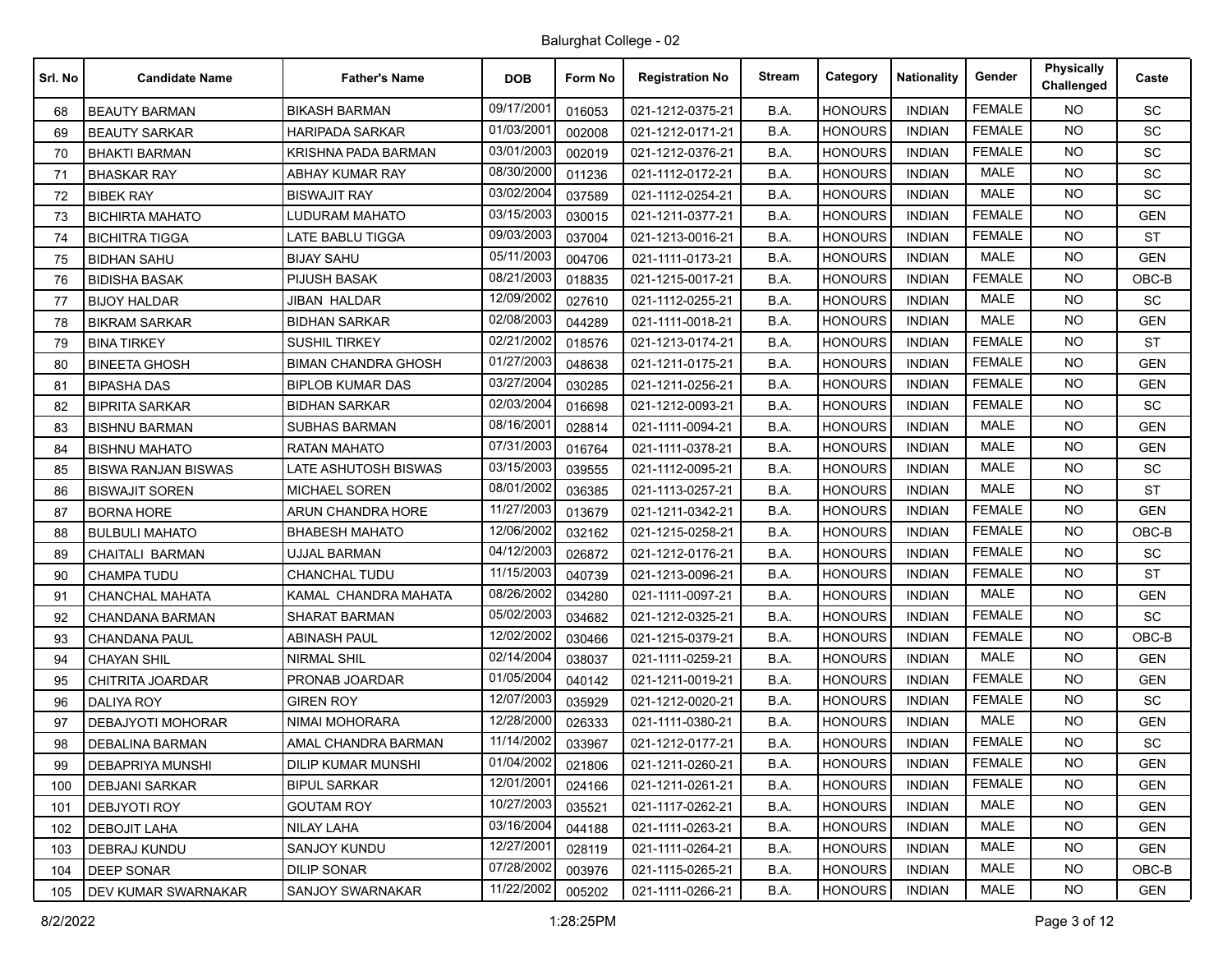| Srl. No | <b>Candidate Name</b>   | <b>Father's Name</b>        | <b>DOB</b> | Form No | <b>Registration No</b> | <b>Stream</b> | Category       | <b>Nationality</b> | Gender        | <b>Physically</b><br>Challenged | Caste      |
|---------|-------------------------|-----------------------------|------------|---------|------------------------|---------------|----------------|--------------------|---------------|---------------------------------|------------|
| 106     | DHRUBAJYOTI SARKAR      | <b>GOPAL SARKAR</b>         | 06/10/2004 | 034795  | 021-1111-0267-21       | B.A.          | <b>HONOURS</b> | <b>INDIAN</b>      | <b>MALE</b>   | NO.                             | <b>GEN</b> |
| 107     | DHRUBAJYOTI SARKAR      | NITAI SARKAR                | 10/02/2003 | 035173  | 021-1112-0098-21       | B.A.          | <b>HONOURS</b> | <b>INDIAN</b>      | <b>MALE</b>   | <b>NO</b>                       | SC         |
| 108     | <b>DIBYENDU THAKUR</b>  | <b>DINESH THAKUR</b>        | 12/03/2002 | 034742  | 021-1111-0099-21       | B.A.          | <b>HONOURS</b> | <b>INDIAN</b>      | <b>MALE</b>   | <b>NO</b>                       | <b>GEN</b> |
| 109     | DIGANGANA SARKAR        | DHANANJOY SARKAR            | 02/29/2004 | 038922  | 021-1212-0178-21       | B.A.          | <b>HONOURS</b> | <b>INDIAN</b>      | <b>FEMALE</b> | <b>NO</b>                       | <b>SC</b>  |
| 110     | <b>DIP MAHANTA</b>      | <b>BINAY MAHANTA</b>        | 01/13/2004 | 034111  | 021-1111-0381-21       | B.A.          | <b>HONOURS</b> | <b>INDIAN</b>      | <b>MALE</b>   | NO.                             | <b>GEN</b> |
| 111     | <b>DIPANKAR GHOSH</b>   | AMAR GHOSH                  | 02/15/2002 | 033803  | 021-1115-0382-21       | B.A.          | <b>HONOURS</b> | <b>INDIAN</b>      | <b>MALE</b>   | <b>NO</b>                       | OBC-B      |
| 112     | <b>DIPIKA BARMAN</b>    | RAGHUNATH BARMAN            | 12/20/2002 | 044352  | 021-1212-0268-21       | B.A.          | <b>HONOURS</b> | <b>INDIAN</b>      | <b>FEMALE</b> | NO.                             | SC         |
| 113     | <b>DISHA SEN</b>        | <b>DIBYENDU SEN</b>         | 02/05/2004 | 027942  | 021-1215-0269-21       | B.A.          | <b>HONOURS</b> | <b>INDIAN</b>      | <b>FEMALE</b> | NO.                             | OBC-B      |
| 114     | <b>DIYA DUTTA</b>       | <b>KORAK DUTTA</b>          | 10/12/2002 | 034913  | 021-1211-0021-21       | B.A.          | <b>HONOURS</b> | <b>INDIAN</b>      | <b>FEMALE</b> | NO.                             | <b>GEN</b> |
| 115     | <b>DIYA SAHA</b>        | DIPANKAR SAHA               | 12/22/2002 | 010399  | 021-1211-0179-21       | B.A.          | HONOURS        | <b>INDIAN</b>      | <b>FEMALE</b> | <b>NO</b>                       | <b>GEN</b> |
| 116     | <b>DOLI BARMAN</b>      | LATE MONAJ KUMAR BARMAN     | 11/07/2003 | 004544  | 021-1212-0022-21       | B.A.          | <b>HONOURS</b> | <b>INDIAN</b>      | <b>FEMALE</b> | <b>NO</b>                       | <b>SC</b>  |
| 117     | <b>DULALI SUTRADHAR</b> | LT. JIBAN SUTRADHAR         | 10/08/2002 | 008093  | 021-1211-0100-21       | B.A.          | <b>HONOURS</b> | <b>INDIAN</b>      | <b>FEMALE</b> | <b>NO</b>                       | <b>GEN</b> |
| 118     | <b>ESHA MONDAL</b>      | SUBRATA KUMAR MONDAL        | 09/04/2002 | 012716  | 021-1211-0101-21       | B.A.          | <b>HONOURS</b> | <b>INDIAN</b>      | <b>FEMALE</b> | NO.                             | <b>GEN</b> |
| 119     | <b>ESHA SARKAR</b>      | AMIT SARKAR                 | 02/20/2002 | 015489  | 021-1212-0270-21       | B.A.          | <b>HONOURS</b> | <b>INDIAN</b>      | <b>FEMALE</b> | <b>NO</b>                       | <b>SC</b>  |
| 120     | <b>ESHITA ROY</b>       | <b>DULAL ROY</b>            | 08/16/2003 | 006819  | 021-1212-0383-21       | B.A.          | <b>HONOURS</b> | <b>INDIAN</b>      | <b>FEMALE</b> | <b>NO</b>                       | SC         |
| 121     | <b>FULTULI BARMAN</b>   | <b>NRIPEN BARMAN</b>        | 02/25/2004 | 035662  | 021-1212-0384-21       | B.A.          | <b>HONOURS</b> | <b>INDIAN</b>      | <b>FEMALE</b> | <b>NO</b>                       | <b>SC</b>  |
| 122     | <b>GAYATRI HEMROM</b>   | <b>SATYEN HEMROM</b>        | 07/07/2002 | 006664  | 021-1213-0180-21       | B.A.          | <b>HONOURS</b> | <b>INDIAN</b>      | <b>FEMALE</b> | NO.                             | <b>ST</b>  |
| 123     | <b>GOBINDA BHOWMIK</b>  | DULAL BHOWMIK               | 02/01/2003 | 031308  | 021-1115-0343-21       | B.A.          | <b>HONOURS</b> | <b>INDIAN</b>      | <b>MALE</b>   | NO.                             | OBC-B      |
| 124     | <b>GOURAB DUTTA</b>     | <b>GOURANGA DUTTA</b>       | 07/29/2003 | 035944  | 021-1111-0077-21       | B.A.          | <b>HONOURS</b> | <b>INDIAN</b>      | <b>MALE</b>   | <b>NO</b>                       | <b>GEN</b> |
| 125     | <b>GOURAB PAUL</b>      | <b>GOUTAM KUMAR PAUL</b>    | 10/30/2003 | 036930  | 021-1111-0078-21       | B.A.          | <b>HONOURS</b> | <b>INDIAN</b>      | <b>MALE</b>   | NO.                             | <b>GEN</b> |
| 126     | HIMADDRI DEBNATH        | SACHIN DEBNATH              | 12/29/2003 | 041694  | 021-1115-0102-21       | B.A.          | <b>HONOURS</b> | <b>INDIAN</b>      | <b>MALE</b>   | <b>NO</b>                       | OBC-B      |
| 127     | <b>HRIDAY ROY</b>       | <b>SANTOSH ROY</b>          | 03/02/2003 | 036032  | 021-1112-0103-21       | B.A.          | <b>HONOURS</b> | <b>INDIAN</b>      | <b>MALE</b>   | NO.                             | SC         |
| 128     | <b>HUMERA KABIR</b>     | <b>JAHANGIR KABIR</b>       | 10/25/2003 | 028658  | 021-1211-0104-21       | B.A.          | <b>HONOURS</b> | <b>INDIAN</b>      | <b>FEMALE</b> | <b>NO</b>                       | <b>GEN</b> |
| 129     | <b>IPSHITA SARKAR</b>   | JAGADISH SARKAR             | 01/20/2004 | 029530  | 021-1211-0271-21       | B.A.          | <b>HONOURS</b> | <b>INDIAN</b>      | <b>FEMALE</b> | NO.                             | <b>GEN</b> |
| 130     | IPTI PRAMANIK           | SUJIT KUMAR PRAMANIK        | 05/05/2002 | 034006  | 021-1215-0181-21       | B.A.          | <b>HONOURS</b> | <b>INDIAN</b>      | <b>FEMALE</b> | <b>NO</b>                       | OBC-B      |
| 131     | JAHID HASAN SARKAR      | <b>JAKIR HOSSAIN SARKAR</b> | 02/18/2002 | 041408  | 021-1114-0182-21       | B.A.          | <b>HONOURS</b> | <b>INDIAN</b>      | <b>MALE</b>   | <b>NO</b>                       | OBC-A      |
| 132     | <b>JAYA DAS</b>         | <b>SISIR DAS</b>            | 01/29/2004 | 026698  | 021-1211-0105-21       | B.A.          | <b>HONOURS</b> | <b>INDIAN</b>      | <b>FEMALE</b> | <b>NO</b>                       | <b>GEN</b> |
| 133     | JAYASHREE SAHA          | PRADIP KUMAR SAHA           | 03/17/2004 | 016590  | 021-1211-0023-21       | B.A.          | <b>HONOURS</b> | <b>INDIAN</b>      | <b>FEMALE</b> | NO.                             | <b>GEN</b> |
| 134     | <b>JAYEETA GHOSH</b>    | <b>TAPAN GHOSH</b>          | 07/23/2003 | 019708  | 021-1215-0024-21       | B.A.          | <b>HONOURS</b> | <b>INDIAN</b>      | <b>FEMALE</b> | <b>NO</b>                       | OBC-B      |
| 135     | <b>JAYEETA MAHATA</b>   | <b>DINESH CH MAHATA</b>     | 11/03/2002 | 016784  | 021-1211-0025-21       | B.A.          | <b>HONOURS</b> | <b>INDIAN</b>      | <b>FEMALE</b> | NO.                             | <b>GEN</b> |
| 136     | <b>JEET BASAK</b>       | <b>CHAMPAK BASAK</b>        | 11/13/2003 | 027305  | 021-1111-0026-21       | B.A.          | <b>HONOURS</b> | <b>INDIAN</b>      | <b>MALE</b>   | <b>NO</b>                       | <b>GEN</b> |
| 137     | <b>JEET DEBNATH</b>     | NARAYAN DEBNATH             | 05/30/2003 | 012862  | 021-1115-0106-21       | B.A.          | <b>HONOURS</b> | <b>INDIAN</b>      | MALE          | <b>NO</b>                       | OBC-B      |
| 138     | <b>JHARNA BARMAN</b>    | <b>GOBINDA BARMAN</b>       | 09/05/2003 | 001986  | 021-1212-0385-21       | B.A.          | <b>HONOURS</b> | <b>INDIAN</b>      | <b>FEMALE</b> | NO.                             | SC         |
| 139     | JHUMKI BAKLA            | <b>GANGGESH BAKLA</b>       | 04/19/2003 | 038097  | 021-1213-0272-21       | B.A.          | <b>HONOURS</b> | <b>INDIAN</b>      | <b>FEMALE</b> | NO.                             | <b>ST</b>  |
| 140     | <b>JHUNA KUNDU</b>      | <b>SHYAM GOPAL KUNDU</b>    | 07/15/2004 | 038335  | 021-1211-0107-21       | B.A.          | <b>HONOURS</b> | <b>INDIAN</b>      | <b>FEMALE</b> | NO.                             | <b>GEN</b> |
| 141     | <b>JIBANDEEP BESRA</b>  | <b>BROJENDRA NATH BESRA</b> | 06/26/2003 | 036229  | 021-1113-0079-21       | B.A.          | <b>HONOURS</b> | <b>INDIAN</b>      | MALE          | NO.                             | <b>ST</b>  |
| 142     | JOYDEEP MAHANTA         | SANJOY MAHANTA              | 06/17/2003 | 030212  | 021-1111-0273-21       | B.A.          | <b>HONOURS</b> | <b>INDIAN</b>      | MALE          | NO.                             | GEN        |
| 143     | JOYEETA SARKAR          | SHIBEN SARKAR               | 05/12/2003 | 009730  | 021-1212-0183-21       | B.A.          | <b>HONOURS</b> | <b>INDIAN</b>      | <b>FEMALE</b> | NO.                             | <b>SC</b>  |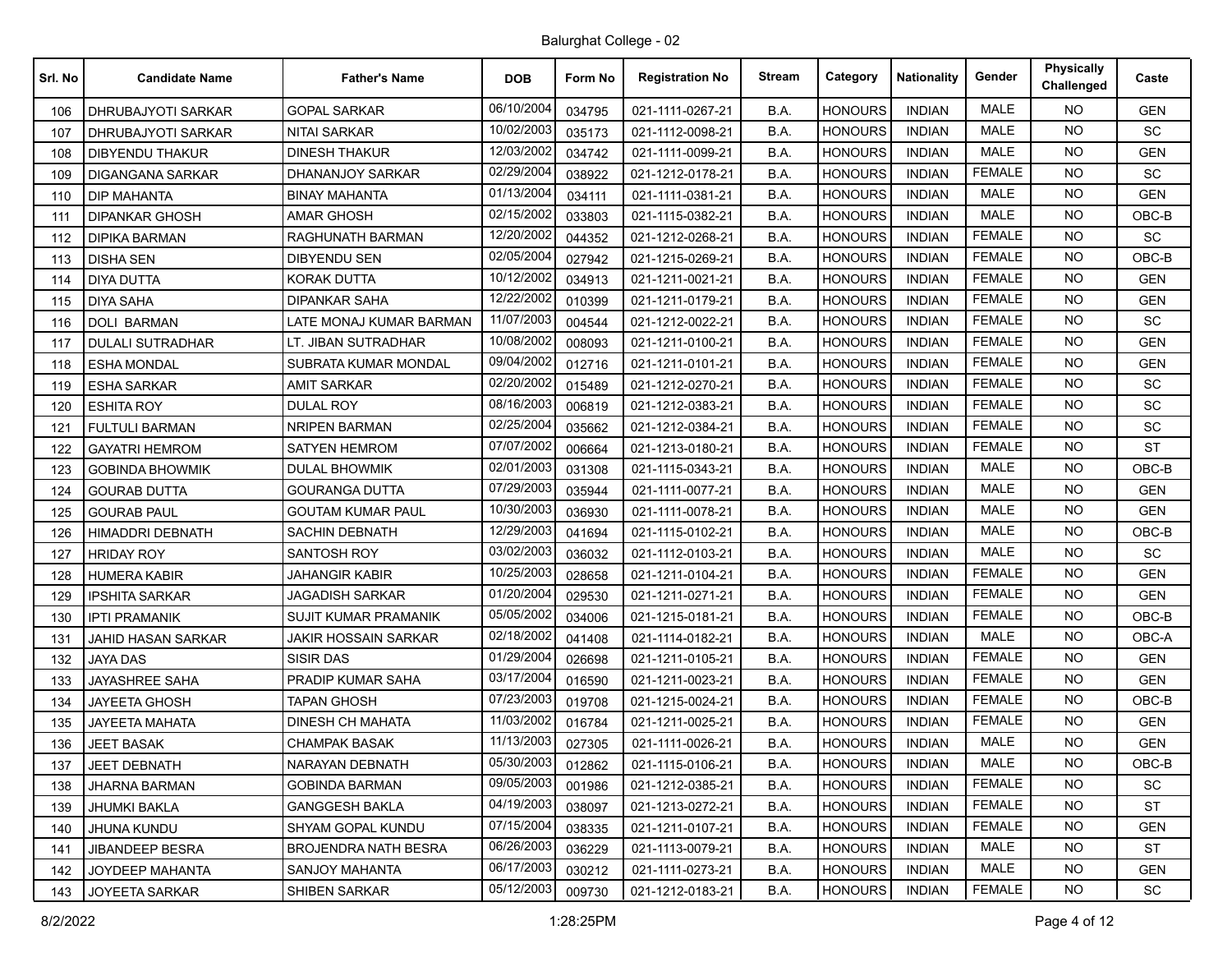| Srl. No | <b>Candidate Name</b>       | <b>Father's Name</b>          | <b>DOB</b>              | Form No | <b>Registration No</b> | <b>Stream</b> | Category       | <b>Nationality</b> | Gender        | <b>Physically</b><br>Challenged | Caste      |
|---------|-----------------------------|-------------------------------|-------------------------|---------|------------------------|---------------|----------------|--------------------|---------------|---------------------------------|------------|
| 144     | JOYSREE MANDAL              | <b>NITAI MANDAL</b>           | 09/18/2002              | 021510  | 021-1211-0326-21       | B.A.          | <b>HONOURS</b> | <b>INDIAN</b>      | <b>FEMALE</b> | NO.                             | <b>GEN</b> |
| 145     | JUBAIYA KHATUN              | JALAL UDDIN AHMED             | 07/01/2003              | 005066  | 021-1217-0108-21       | B.A.          | <b>HONOURS</b> | <b>INDIAN</b>      | <b>FEMALE</b> | <b>NO</b>                       | <b>GEN</b> |
| 146     | <b>JUI BASAK</b>            | ANANTA KUMAR BASAK            | 01/01/2004              | 023202  | 021-1215-0184-21       | B.A.          | <b>HONOURS</b> | <b>INDIAN</b>      | <b>FEMALE</b> | NO.                             | OBC-B      |
| 147     | <b>KABITA SARKAR</b>        | <b>MUKUL SARKAR</b>           | 01/05/2002              | 024542  | 021-1212-0109-21       | B.A.          | <b>HONOURS</b> | <b>INDIAN</b>      | <b>FEMALE</b> | <b>NO</b>                       | <b>SC</b>  |
| 148     | KAJI ZISHAN ALI             | <b>MAIJUDDIN KAJI</b>         | 02/01/2003              | 027613  | 021-1114-0110-21       | B.A.          | <b>HONOURS</b> | <b>INDIAN</b>      | <b>MALE</b>   | NO.                             | OBC-A      |
| 149     | <b>KAMALIKA LAHA</b>        | KALYAN LAHA                   | 11/05/2003              | 006553  | 021-1211-0027-21       | B.A.          | <b>HONOURS</b> | <b>INDIAN</b>      | <b>FEMALE</b> | NO.                             | <b>GEN</b> |
| 150     | <b>KANAK PRAMANIK</b>       | <b>LATE DILIP PRAMANIK</b>    | 11/21/2002              | 047764  | 021-1111-0344-21       | B.A.          | <b>HONOURS</b> | <b>INDIAN</b>      | <b>MALE</b>   | NO.                             | <b>GEN</b> |
| 151     | <b>KANIKA PAUL</b>          | <b>SHYAM CHANDRA PAUL</b>     | 06/16/2003              | 038510  | 021-1211-0274-21       | B.A.          | <b>HONOURS</b> | <b>INDIAN</b>      | <b>FEMALE</b> | NO.                             | <b>GEN</b> |
| 152     | <b>KEYA DAS</b>             | NARAYAN CHANDRA DAS           | 06/03/2004              | 010918  | 021-1211-0185-21       | B.A.          | <b>HONOURS</b> | <b>INDIAN</b>      | <b>FEMALE</b> | NO.                             | <b>GEN</b> |
| 153     | <b>KORINA SARKAR</b>        | CHANDAN SARKAR                | 06/05/2004              | 025737  | 021-1215-0386-21       | B.A.          | HONOURS        | <b>INDIAN</b>      | <b>FEMALE</b> | NO.                             | OBC-B      |
| 154     | KOUSHANI MOHANTA            | KISHORE MOHANTA               | 05/18/2004              | 021003  | 021-1211-0111-21       | B.A.          | <b>HONOURS</b> | <b>INDIAN</b>      | <b>FEMALE</b> | NO.                             | <b>GEN</b> |
| 155     | <b>KRISHNA MAHATO</b>       | DULAL CHANDRA MAHATO          | 03/18/2004              | 038019  | 021-1211-0275-21       | B.A.          | <b>HONOURS</b> | <b>INDIAN</b>      | <b>FEMALE</b> | <b>NO</b>                       | <b>GEN</b> |
| 156     | <b>KRISHNA PAUL</b>         | <b>BABLU PAUL</b>             | 11/15/2002              | 006453  | 021-1215-0028-21       | B.A.          | <b>HONOURS</b> | <b>INDIAN</b>      | <b>FEMALE</b> | NO.                             | OBC-B      |
| 157     | <b>KUHELI MAHATO</b>        | PRASENJIT MAHATO              | 03/02/2004              | 024318  | 021-1211-0186-21       | B.A.          | <b>HONOURS</b> | <b>INDIAN</b>      | <b>FEMALE</b> | <b>NO</b>                       | <b>GEN</b> |
| 158     | LABANI MAHANTA              | <b>NAKUL MAHANTA</b>          | 05/22/2004              | 035715  | 021-1211-0276-21       | B.A.          | <b>HONOURS</b> | <b>INDIAN</b>      | <b>FEMALE</b> | <b>NO</b>                       | <b>GEN</b> |
| 159     | LIPIKA KARMAKAR             | KALIPADA KARMAKAR             | 07/11/2002              | 034331  | 021-1211-0387-21       | B.A.          | <b>HONOURS</b> | <b>INDIAN</b>      | <b>FEMALE</b> | <b>NO</b>                       | <b>GEN</b> |
| 160     | LISHA ROY                   | <b>MRINAL ROY</b>             | 03/26/2003              | 037706  | 021-1211-0112-21       | B.A.          | <b>HONOURS</b> | <b>INDIAN</b>      | <b>FEMALE</b> | NO.                             | <b>GEN</b> |
| 161     | <b>MALABATI MAJHI</b>       | KSHETRA MOHAN MAJHI           | 10/16/2003              | 001073  | 021-1213-0187-21       | B.A.          | <b>HONOURS</b> | <b>INDIAN</b>      | <b>FEMALE</b> | <b>NO</b>                       | ST         |
| 162     | <b>MAMPI MONDAL</b>         | <b>BIDYUT MONDAL</b>          | 05/01/2004              | 038533  | 021-1211-0345-21       | B.A.          | <b>HONOURS</b> | <b>INDIAN</b>      | <b>FEMALE</b> | <b>NO</b>                       | <b>GEN</b> |
| 163     | <b>MANASI PAHAN</b>         | SATYA NATH PAHAN              | 12/10/2003              | 023682  | 021-1213-0388-21       | B.A.          | <b>HONOURS</b> | <b>INDIAN</b>      | <b>FEMALE</b> | NO.                             | <b>ST</b>  |
| 164     | <b>MANDIRA BIHA</b>         | <b>KUNDALAL BIHA</b>          | 10/30/2003              | 017279  | 021-1213-0029-21       | B.A.          | <b>HONOURS</b> | <b>INDIAN</b>      | <b>FEMALE</b> | NO.                             | <b>ST</b>  |
| 165     | <b>MANIKA MANDAL</b>        | <b>INDRAJIT MANDAL</b>        | 12/11/2002              | 030694  | 021-1212-0113-21       | B.A.          | <b>HONOURS</b> | <b>INDIAN</b>      | <b>FEMALE</b> | NO.                             | SC         |
| 166     | <b>MANOMAY SENGUPTA</b>     | MNABENDRA SENGUPTA            | 07/29/2003              | 042822  | 021-1111-0114-21       | B.A.          | <b>HONOURS</b> | <b>INDIAN</b>      | <b>MALE</b>   | <b>NO</b>                       | <b>GEN</b> |
| 167     | <b>MAYURI BHATTACHARJEE</b> | <b>MONOTOSH BHATTACHARJEE</b> | 11/23/2003              | 043985  | 021-1211-0389-21       | B.A.          | <b>HONOURS</b> | <b>INDIAN</b>      | <b>FEMALE</b> | NO.                             | <b>GEN</b> |
| 168     | <b>MD EYASIN ARAFAT</b>     | FATAUR RAHAMAN                | 08/09/2001              | 014441  | 021-1111-0188-21       | B.A.          | <b>HONOURS</b> | <b>INDIAN</b>      | <b>MALE</b>   | <b>NO</b>                       | <b>GEN</b> |
| 169     | <b>MD SOHEL RANA</b>        | AJIJUR RAHAMAN                | 04/25/2002              | 040480  | 021-1114-0115-21       | B.A.          | <b>HONOURS</b> | <b>INDIAN</b>      | <b>MALE</b>   | NO.                             | OBC-A      |
| 170     | <b>MEGHA MOHANTA</b>        | PINTU MOHANTA                 | 04/21/2003              | 049038  | 021-1211-0390-21       | B.A.          | <b>HONOURS</b> | <b>INDIAN</b>      | <b>FEMALE</b> | <b>NO</b>                       | <b>GEN</b> |
| 171     | <b>MEGHA ROY</b>            | <b>RAMPROSAD ROY</b>          | 08/01/2003              | 034935  | 021-1212-0277-21       | B.A.          | <b>HONOURS</b> | <b>INDIAN</b>      | <b>FEMALE</b> | NO.                             | <b>SC</b>  |
| 172     | <b>MEGHA SHA</b>            | <b>MINTU SHA</b>              | 06/25/2003              | 031359  | 021-1211-0189-21       | B.A.          | <b>HONOURS</b> | <b>INDIAN</b>      | <b>FEMALE</b> | <b>NO</b>                       | <b>GEN</b> |
| 173     | <b>MEGHLA MALI</b>          | <b>LATE MRIDUL MALI</b>       | 06/27/2003              | 016017  | 021-1212-0116-21       | B.A.          | <b>HONOURS</b> | <b>INDIAN</b>      | <b>FEMALE</b> | <b>NO</b>                       | <b>SC</b>  |
| 174     | MINUSHREE BARMAN            | AKSHAY BARMAN                 | 06/09/2001              | 042696  | 021-1212-0117-21       | B.A.          | <b>HONOURS</b> | <b>INDIAN</b>      | <b>FEMALE</b> | <b>NO</b>                       | SC         |
| 175     | <b>MISTU DAS</b>            | JIBEN KRISHNA DAS             | 05/09/2004              | 038461  | 021-1211-0118-21       | B.A.          | <b>HONOURS</b> | <b>INDIAN</b>      | <b>FEMALE</b> | <b>NO</b>                       | <b>GEN</b> |
| 176     | <b>MITA MONDAL</b>          | SAILEN MONDAL                 | 09/06/2002              | 012841  | 021-1215-0119-21       | B.A.          | <b>HONOURS</b> | <b>INDIAN</b>      | <b>FEMALE</b> | <b>NO</b>                       | OBC-B      |
| 177     | <b>MITHU BARMAN</b>         | <b>ABIRAM BARMAN</b>          | $\overline{01}/21/2002$ | 017134  | 021-1111-0120-21       | B.A.          | <b>HONOURS</b> | <b>INDIAN</b>      | MALE          | <b>NO</b>                       | <b>GEN</b> |
| 178     | <b>MITU HALDAR</b>          | <b>NARESH HALDAR</b>          | 03/27/2002              | 017411  | 021-1211-0030-21       | B.A.          | <b>HONOURS</b> | <b>INDIAN</b>      | <b>FEMALE</b> | <b>NO</b>                       | <b>GEN</b> |
| 179     | <b>MOMI MOHANTA</b>         | <b>MONORANJAN MOHANTA</b>     | 03/25/2004              | 047289  | 021-1211-0391-21       | B.A.          | <b>HONOURS</b> | <b>INDIAN</b>      | <b>FEMALE</b> | NO.                             | <b>GEN</b> |
| 180     | <b>MONALISHA MANDAL</b>     | MANIRUDDIN MANDAL             | 01/04/2003              | 038427  | 021-1214-0190-21       | B.A.          | <b>HONOURS</b> | <b>INDIAN</b>      | <b>FEMALE</b> | NO.                             | OBC-A      |
| 181     | <b>MOON TAPADER</b>         | <b>SITEN TAPADER</b>          | 08/22/2003              | 026609  | 021-1211-0121-21       | B.A.          | <b>HONOURS</b> | <b>INDIAN</b>      | <b>FEMALE</b> | <b>NO</b>                       | GEN        |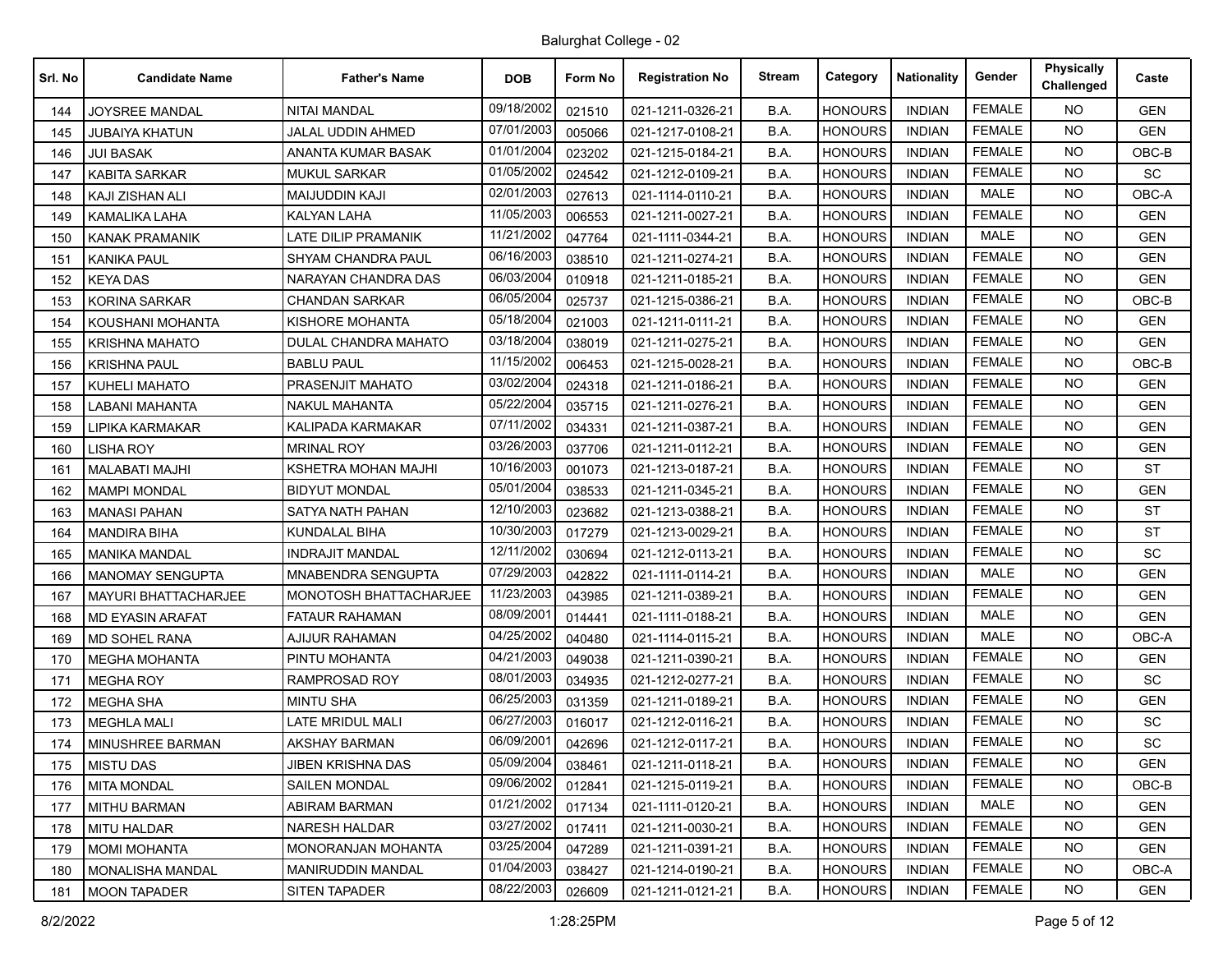| Srl. No | <b>Candidate Name</b>     | <b>Father's Name</b>        | <b>DOB</b> | Form No | <b>Registration No</b> | <b>Stream</b> | Category       | <b>Nationality</b> | Gender        | <b>Physically</b><br>Challenged | Caste      |
|---------|---------------------------|-----------------------------|------------|---------|------------------------|---------------|----------------|--------------------|---------------|---------------------------------|------------|
| 182     | <b>MOSTOFA SAKIL</b>      | AFIJUDDIN MIYA              | 02/03/2000 | 019821  | 021-1114-0278-21       | B.A.          | <b>HONOURS</b> | <b>INDIAN</b>      | <b>MALE</b>   | NO.                             | OBC-A      |
| 183     | <b>MOUMITA BARMAN</b>     | MANMATHA BARMAN             | 03/06/2003 | 017124  | 021-1212-0031-21       | B.A.          | <b>HONOURS</b> | <b>INDIAN</b>      | <b>FEMALE</b> | NO.                             | SC         |
| 184     | <b>MOUMITA BASAK</b>      | <b>DHIRAJ BASAK</b>         | 06/08/2003 | 010919  | 021-1215-0122-21       | B.A.          | <b>HONOURS</b> | <b>INDIAN</b>      | <b>FEMALE</b> | <b>NO</b>                       | OBC-B      |
| 185     | <b>MOURIKA DUTTA</b>      | <b>BASUDEB DUTTA</b>        | 05/19/2004 | 031357  | 021-1211-0032-21       | B.A.          | <b>HONOURS</b> | <b>INDIAN</b>      | <b>FEMALE</b> | <b>NO</b>                       | <b>GEN</b> |
| 186     | <b>MOUSUMI MALLIK</b>     | <b>TARU MALLIK</b>          | 08/28/2002 | 016578  | 021-1212-0279-21       | B.A.          | <b>HONOURS</b> | <b>INDIAN</b>      | <b>FEMALE</b> | NO.                             | <b>SC</b>  |
| 187     | <b>MOUSUMI SARKAR</b>     | <b>LALAN SARKAR</b>         | 12/15/2003 | 029694  | 021-1211-0280-21       | B.A.          | <b>HONOURS</b> | <b>INDIAN</b>      | <b>FEMALE</b> | <b>NO</b>                       | <b>GEN</b> |
| 188     | <b>MRINMAY BARMAN</b>     | <b>LATE PARESH BARMAN</b>   | 05/04/2001 | 045276  | 021-1112-0327-21       | B.A.          | <b>HONOURS</b> | <b>INDIAN</b>      | <b>MALE</b>   | <b>NO</b>                       | SC         |
| 189     | <b>MUKTA BARMAN</b>       | <b>BIPUL CH BARMAN</b>      | 04/02/2004 | 010996  | 021-1212-0033-21       | B.A.          | <b>HONOURS</b> | <b>INDIAN</b>      | <b>FEMALE</b> | <b>NO</b>                       | SC         |
| 190     | <b>MUNMUN BARMAN</b>      | UDAY CHANDRA BARMAN         | 12/07/2001 | 015241  | 021-1212-0281-21       | B.A.          | <b>HONOURS</b> | <b>INDIAN</b>      | <b>FEMALE</b> | NO.                             | SC         |
| 191     | <b>MUNMUN GHOSH</b>       | <b>GOUTAM GHOSH</b>         | 09/18/2003 | 007575  | 021-1211-0392-21       | B.A.          | <b>HONOURS</b> | <b>INDIAN</b>      | <b>FEMALE</b> | NO.                             | <b>GEN</b> |
| 192     | NAMITA KACHHUYA           | LATE KALICHARAN KACHHUYA    | 01/10/2002 | 021564  | 021-1213-0393-21       | B.A.          | <b>HONOURS</b> | <b>INDIAN</b>      | <b>FEMALE</b> | <b>NO</b>                       | <b>ST</b>  |
| 193     | <b>NANDITA ORAW</b>       | <b>BABLU ORAW</b>           | 01/16/2003 | 026766  | 021-1213-0394-21       | B.A.          | <b>HONOURS</b> | <b>INDIAN</b>      | <b>FEMALE</b> | <b>NO</b>                       | <b>ST</b>  |
| 194     | <b>NEHA DAS</b>           | <b>MILAN DAS</b>            | 08/02/2003 | 043012  | 021-1211-0191-21       | B.A.          | <b>HONOURS</b> | <b>INDIAN</b>      | <b>FEMALE</b> | NO.                             | <b>GEN</b> |
| 195     | NIGAR SULTANA             | <b>REJAUL KARIM</b>         | 04/24/2002 | 020544  | 021-1214-0192-21       | B.A.          | <b>HONOURS</b> | <b>INDIAN</b>      | <b>FEMALE</b> | NO.                             | OBC-A      |
| 196     | <b>NIKITA DAS</b>         | <b>SANJOY DAS</b>           | 09/10/2003 | 026967  | 021-1211-0123-21       | B.A.          | <b>HONOURS</b> | <b>INDIAN</b>      | <b>FEMALE</b> | <b>NO</b>                       | <b>GEN</b> |
| 197     | <b>NIKITA MONDAL</b>      | <b>CHANDI CHARAN MONDAL</b> | 01/12/2004 | 031999  | 021-1211-0034-21       | B.A.          | <b>HONOURS</b> | <b>INDIAN</b>      | <b>FEMALE</b> | <b>NO</b>                       | <b>GEN</b> |
| 198     | NIL KAMAL KARMAKAR        | ANANDA KARMAKAR             | 07/21/2002 | 034747  | 021-1115-0346-21       | B.A.          | <b>HONOURS</b> | <b>INDIAN</b>      | <b>MALE</b>   | <b>NO</b>                       | OBC-B      |
| 199     | <b>NILAY KARMAKAR</b>     | <b>NITAI KARMAKAR</b>       | 01/03/2004 | 038991  | 021-1111-0193-21       | B.A.          | <b>HONOURS</b> | <b>INDIAN</b>      | <b>MALE</b>   | NO.                             | <b>GEN</b> |
| 200     | <b>NILOY MONDAL</b>       | <b>NARAYAN MONDAL</b>       | 09/13/2003 | 012741  | 021-1112-0328-21       | B.A.          | <b>HONOURS</b> | <b>INDIAN</b>      | <b>MALE</b>   | <b>NO</b>                       | SC         |
| 201     | NISHA DAS                 | RAJ KUMAR DAS               | 06/14/2003 | 038670  | 021-1211-0080-21       | B.A.          | <b>HONOURS</b> | <b>INDIAN</b>      | <b>FEMALE</b> | NO.                             | <b>GEN</b> |
| 202     | <b>NISHA KHATUN</b>       | JAKHIR HOSSAIN              | 01/15/2004 | 021609  | 021-1214-0194-21       | B.A.          | <b>HONOURS</b> | <b>INDIAN</b>      | <b>FEMALE</b> | NO.                             | OBC-A      |
| 203     | NITYANANDA KARMAKAR       | <b>KAMAL KARMAKAR</b>       | 03/27/2002 | 042375  | 021-1115-0347-21       | B.A.          | <b>HONOURS</b> | <b>INDIAN</b>      | <b>MALE</b>   | NO.                             | OBC-B      |
| 204     | <b>NOUSIN JAHAN TITHI</b> | SAJAHAN SARDAR              | 06/15/2002 | 020612  | 021-1214-0282-21       | B.A.          | <b>HONOURS</b> | <b>INDIAN</b>      | <b>FEMALE</b> | <b>NO</b>                       | OBC-A      |
| 205     | NUR ALAM MOLLA            | <b>EMAMUL HAQUE</b>         | 10/08/2003 | 019018  | 021-1111-0329-21       | B.A.          | <b>HONOURS</b> | <b>INDIAN</b>      | <b>MALE</b>   | NO.                             | <b>GEN</b> |
| 206     | PALLABI SARKAR            | <b>BISWAJIT SARKAR</b>      | 08/22/2003 | 041662  | 021-1211-0195-21       | B.A.          | <b>HONOURS</b> | <b>INDIAN</b>      | <b>FEMALE</b> | <b>NO</b>                       | <b>GEN</b> |
| 207     | PAPAI GHOSH               | <b>GOBINDA GHOSH</b>        | 06/09/2004 | 038072  | 021-1115-0283-21       | B.A.          | <b>HONOURS</b> | <b>INDIAN</b>      | <b>MALE</b>   | <b>NO</b>                       | OBC-B      |
| 208     | PAPAI MONDAL              | PULAK MONDAL                | 06/04/2002 | 044037  | 021-1111-0284-21       | B.A.          | <b>HONOURS</b> | <b>INDIAN</b>      | <b>MALE</b>   | <b>NO</b>                       | <b>GEN</b> |
| 209     | PAPI BARMAN               | <b>SANTU BARMAN</b>         | 05/21/2002 | 017535  | 021-1212-0035-21       | B.A.          | <b>HONOURS</b> | <b>INDIAN</b>      | <b>FEMALE</b> | NO.                             | SC         |
| 210     | PAPIYA MONDAL             | <b>BIMAL MONDAL</b>         | 05/31/2001 | 016346  | 021-1215-0395-21       | B.A.          | <b>HONOURS</b> | <b>INDIAN</b>      | <b>FEMALE</b> | <b>NO</b>                       | OBC-B      |
| 211     | PAPIYA SARKAR             | <b>ARJUN SARKAR</b>         | 05/22/2003 | 033728  | 021-1211-0036-21       | B.A.          | <b>HONOURS</b> | <b>INDIAN</b>      | <b>FEMALE</b> | NO.                             | <b>GEN</b> |
| 212     | PARTHIB CHOUDHURY         | PALLAB KUMAR CHOUDHURY      | 01/23/2003 | 037332  | 021-1111-0285-21       | B.A.          | <b>HONOURS</b> | <b>INDIAN</b>      | <b>MALE</b>   | NO.                             | <b>GEN</b> |
| 213     | <b>PAYEL MONDAL</b>       | PRONAB KUMAR MONDAL         | 07/11/2003 | 022452  | 021-1215-0286-21       | B.A.          | <b>HONOURS</b> | <b>INDIAN</b>      | <b>FEMALE</b> | NO.                             | OBC-B      |
| 214     | <b>PAYEL SARKAR</b>       | JHANTU SARKAR               | 02/07/2004 | 018469  | 021-1212-0287-21       | B.A.          | <b>HONOURS</b> | <b>INDIAN</b>      | <b>FEMALE</b> | <b>NO</b>                       | SC         |
| 215     | <b>PINTU PAUL</b>         | <b>SATYA PAUL</b>           | 08/14/2003 | 005024  | 021-1115-0037-21       | B.A.          | <b>HONOURS</b> | <b>INDIAN</b>      | MALE          | NO.                             | OBC-B      |
| 216     | PIU HALDER                | PRODIP KUMAR HALDER         | 06/20/2003 | 009891  | 021-1212-0038-21       | B.A.          | <b>HONOURS</b> | <b>INDIAN</b>      | <b>FEMALE</b> | NO.                             | SC         |
| 217     | PIU KUNDU                 | PANKAJ KUNDU                | 08/15/2003 | 015086  | 021-1211-0396-21       | B.A.          | <b>HONOURS</b> | <b>INDIAN</b>      | <b>FEMALE</b> | NO.                             | <b>GEN</b> |
| 218     | PIU MANDAL                | PORITOSH KUMAR MANDAL       | 05/23/2002 | 029436  | 021-1211-0039-21       | B.A.          | <b>HONOURS</b> | <b>INDIAN</b>      | <b>FEMALE</b> | <b>NO</b>                       | <b>GEN</b> |
| 219     | PIU SAHA                  | PRODYUT SAHA                | 11/02/2003 | 039482  | 021-1211-0040-21       | B.A.          | <b>HONOURS</b> | <b>INDIAN</b>      | <b>FEMALE</b> | NO.                             | GEN        |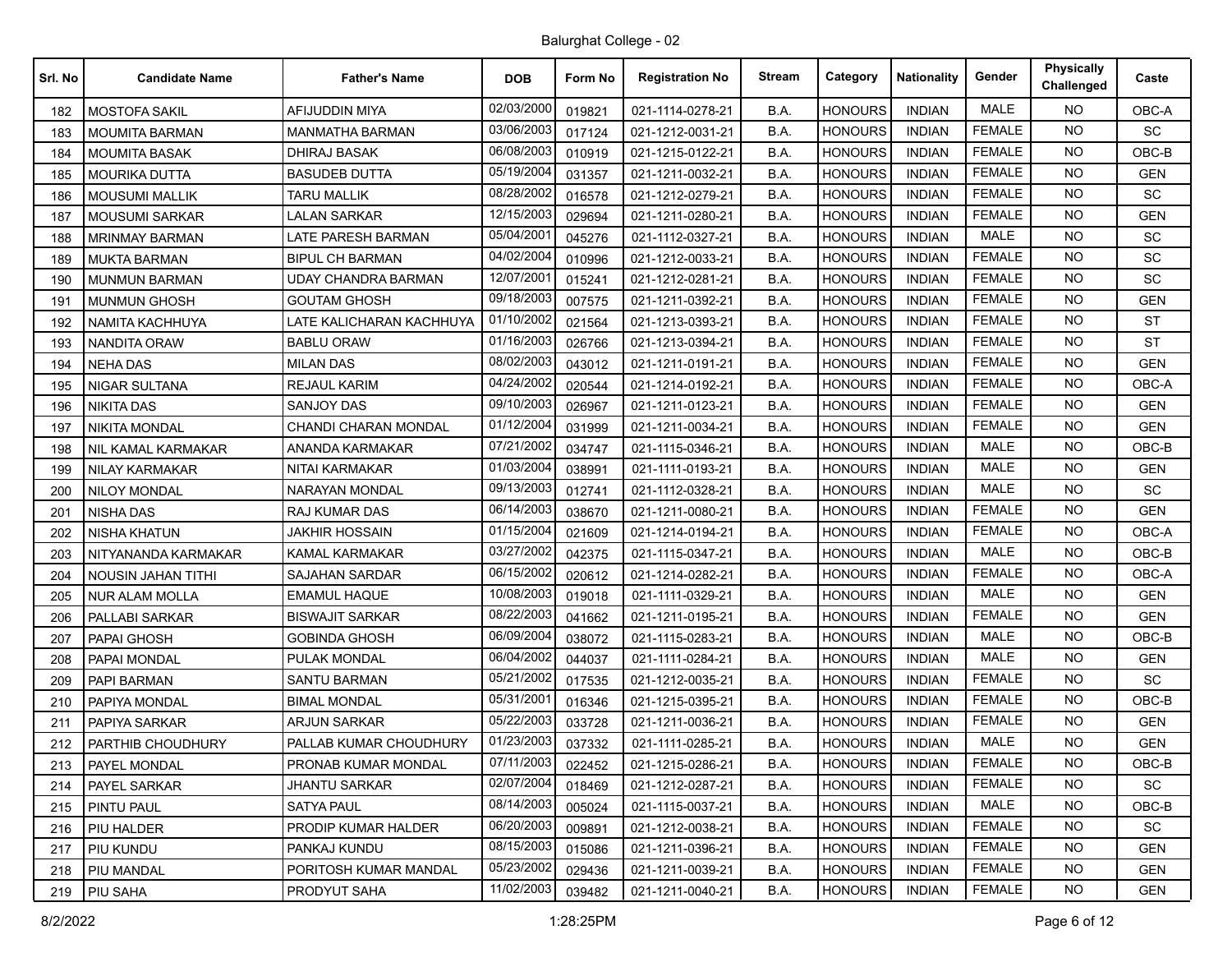| Srl. No | <b>Candidate Name</b> | <b>Father's Name</b>      | <b>DOB</b> | Form No | <b>Registration No</b> | <b>Stream</b> | Category       | <b>Nationality</b> | Gender        | <b>Physically</b><br>Challenged | Caste      |
|---------|-----------------------|---------------------------|------------|---------|------------------------|---------------|----------------|--------------------|---------------|---------------------------------|------------|
| 220     | <b>POPY SARKAR</b>    | PRASHANTA SARKAR          | 07/31/2003 | 003648  | 021-1211-0041-21       | B.A.          | <b>HONOURS</b> | <b>INDIAN</b>      | <b>FEMALE</b> | <b>NO</b>                       | <b>GEN</b> |
| 221     | PRANGOBINDA BASAK     | <b>BISWAJIT BASAK</b>     | 04/30/2002 | 036039  | 021-1115-0042-21       | B.A.          | <b>HONOURS</b> | <b>INDIAN</b>      | <b>MALE</b>   | <b>NO</b>                       | OBC-B      |
| 222     | PRASANTA SOREN        | <b>BABLU SOREN</b>        | 11/08/2002 | 007421  | 021-1113-0124-21       | B.A.          | <b>HONOURS</b> | <b>INDIAN</b>      | <b>MALE</b>   | <b>NO</b>                       | <b>ST</b>  |
| 223     | PRATIKSHA SARKAR      | <b>NIMAI SARKAR</b>       | 05/28/2004 | 014201  | 021-1211-0043-21       | B.A.          | <b>HONOURS</b> | <b>INDIAN</b>      | <b>FEMALE</b> | <b>NO</b>                       | <b>GEN</b> |
| 224     | PRERANA CHAKRABORTY   | PULAK RANJAN CHAKRABORTY  | 01/17/2002 | 019870  | 021-1211-0196-21       | B.A.          | <b>HONOURS</b> | <b>INDIAN</b>      | <b>FEMALE</b> | NO.                             | <b>GEN</b> |
| 225     | PRIYA DAS             | JHANTU DAS                | 12/17/2002 | 026492  | 021-1212-0125-21       | B.A.          | <b>HONOURS</b> | <b>INDIAN</b>      | <b>FEMALE</b> | <b>NO</b>                       | SC         |
| 226     | PRIYA DAS             | <b>KAMAL KUMAR DAS</b>    | 01/23/2004 | 000923  | 021-1211-0126-21       | B.A.          | <b>HONOURS</b> | <b>INDIAN</b>      | <b>FEMALE</b> | <b>NO</b>                       | <b>GEN</b> |
| 227     | PRIYA GHOSH           | <b>CHANDAN GHOSH</b>      | 11/21/2003 | 034203  | 021-1211-0044-21       | B.A.          | <b>HONOURS</b> | <b>INDIAN</b>      | <b>FEMALE</b> | <b>NO</b>                       | <b>GEN</b> |
| 228     | PRIYA MAHATA          | RABINDRA NATH MAHATA      | 04/19/2002 | 029897  | 021-1211-0397-21       | B.A.          | <b>HONOURS</b> | <b>INDIAN</b>      | <b>FEMALE</b> | NO.                             | <b>GEN</b> |
| 229     | PRIYANKA BASAK        | PIJUSH BASAK              | 05/25/2002 | 018988  | 021-1215-0045-21       | B.A.          | <b>HONOURS</b> | <b>INDIAN</b>      | <b>FEMALE</b> | <b>NO</b>                       | OBC-B      |
| 230     | PRIYANKA MAHATO       | LATE NARAYAN MAHATO       | 10/24/2003 | 036146  | 021-1211-0288-21       | B.A.          | <b>HONOURS</b> | <b>INDIAN</b>      | <b>FEMALE</b> | <b>NO</b>                       | <b>GEN</b> |
| 231     | PRIYANKA SARKAR       | <b>LATE PRADIP SARKAR</b> | 08/22/2003 | 021176  | 021-1211-0348-21       | B.A.          | <b>HONOURS</b> | <b>INDIAN</b>      | <b>FEMALE</b> | <b>NO</b>                       | <b>GEN</b> |
| 232     | PRIYANKA SARKAR       | <b>SAJAL SARKAR</b>       | 01/01/2004 | 013931  | 021-1215-0289-21       | B.A.          | <b>HONOURS</b> | <b>INDIAN</b>      | <b>FEMALE</b> | NO.                             | $OBC-B$    |
| 233     | PROLAY HALDAR         | KSHITENDRA HALDAR         | 04/09/2002 | 043834  | 021-1112-0349-21       | B.A.          | <b>HONOURS</b> | <b>INDIAN</b>      | <b>MALE</b>   | <b>NO</b>                       | <b>SC</b>  |
| 234     | PROMILA MONDAL        | <b>SISIR MONDAL</b>       | 10/05/2003 | 024475  | 021-1211-0330-21       | B.A.          | <b>HONOURS</b> | <b>INDIAN</b>      | <b>FEMALE</b> | <b>NO</b>                       | <b>GEN</b> |
| 235     | <b>PUJA SARKAR</b>    | SIDDHESHWAR SARKAR        | 09/21/2002 | 010426  | 021-1211-0350-21       | B.A.          | <b>HONOURS</b> | <b>INDIAN</b>      | <b>FEMALE</b> | NO.                             | <b>GEN</b> |
| 236     | PURNIMA DAS SARKAR    | NIRMAL DAS                | 03/18/1995 | 033132  | 021-1212-0127-21       | B.A.          | <b>HONOURS</b> | <b>INDIAN</b>      | <b>FEMALE</b> | NO.                             | SC         |
| 237     | PURNIMA MAHATO        | <b>SACHIN MAHATO</b>      | 11/08/2003 | 036292  | 021-1211-0290-21       | B.A.          | HONOURS        | <b>INDIAN</b>      | <b>FEMALE</b> | <b>NO</b>                       | <b>GEN</b> |
| 238     | PURNIMA MALAKAR       | SUSHANTA MALAKAR          | 02/03/2003 | 029535  | 021-1212-0291-21       | B.A.          | <b>HONOURS</b> | <b>INDIAN</b>      | <b>FEMALE</b> | <b>NO</b>                       | SC         |
| 239     | PURNIMA SAREN         | RUPCHAND SAREN            | 03/25/2003 | 007987  | 021-1213-0197-21       | B.A.          | <b>HONOURS</b> | <b>INDIAN</b>      | <b>FEMALE</b> | <b>NO</b>                       | <b>ST</b>  |
| 240     | PUSKAR MOHANTA        | DULAL KR MOHANTA          | 11/29/2002 | 028237  | 021-1111-0331-21       | B.A.          | <b>HONOURS</b> | <b>INDIAN</b>      | <b>MALE</b>   | NO.                             | <b>GEN</b> |
| 241     | <b>RABIJIT DAS</b>    | SHYAMAL DAS               | 03/09/2003 | 017912  | 021-1111-0351-21       | B.A.          | <b>HONOURS</b> | <b>INDIAN</b>      | MALE          | <b>NO</b>                       | <b>GEN</b> |
| 242     | RACHANA MOHANTA       | RABINDRA NATH MOHANTA     | 10/23/2003 | 029896  | 021-1211-0292-21       | B.A.          | <b>HONOURS</b> | <b>INDIAN</b>      | <b>FEMALE</b> | <b>NO</b>                       | <b>GEN</b> |
| 243     | RACHANA SAHA          | LT RATAN KUMAR SAHA       | 03/21/2004 | 022665  | 021-1211-0198-21       | B.A.          | <b>HONOURS</b> | <b>INDIAN</b>      | <b>FEMALE</b> | <b>NO</b>                       | <b>GEN</b> |
| 244     | RAHUL BARMAN          | PRADIP BARMAN             | 04/23/2003 | 005321  | 021-1112-0398-21       | B.A.          | <b>HONOURS</b> | <b>INDIAN</b>      | <b>MALE</b>   | NO.                             | SC         |
| 245     | <b>RAHUL RAY</b>      | NRIPENDRA NATH RAY        | 11/25/2003 | 038481  | 021-1112-0199-21       | B.A.          | <b>HONOURS</b> | <b>INDIAN</b>      | <b>MALE</b>   | <b>NO</b>                       | SC         |
| 246     | RAHUL SARKAR          | <b>CHHATTAR SARKAR</b>    | 05/12/2002 | 010554  | 021-1115-0352-21       | B.A.          | <b>HONOURS</b> | <b>INDIAN</b>      | <b>MALE</b>   | <b>NO</b>                       | OBC-B      |
| 247     | RAHUL SARKAR          | <b>NIRMAL SARKAR</b>      | 10/08/2002 | 033992  | 021-1111-0293-21       | B.A.          | <b>HONOURS</b> | <b>INDIAN</b>      | <b>MALE</b>   | NO.                             | <b>GEN</b> |
| 248     | RAHUL SINGH           | MANOJ KUMAR SINGH         | 01/10/2002 | 036183  | 021-1112-0399-21       | B.A.          | <b>HONOURS</b> | <b>INDIAN</b>      | <b>MALE</b>   | <b>NO</b>                       | <b>SC</b>  |
| 249     | RAJA HALDER           | RAGHUNATH HALDER          | 05/16/2004 | 033796  | 021-1112-0200-21       | B.A.          | <b>HONOURS</b> | <b>INDIAN</b>      | <b>MALE</b>   | <b>NO</b>                       | SC         |
| 250     | RAJA SARKAR           | <b>GOBINDA SARKAR</b>     | 01/20/2004 | 022499  | 021-1112-0353-21       | B.A.          | <b>HONOURS</b> | <b>INDIAN</b>      | <b>MALE</b>   | <b>NO</b>                       | SC         |
| 251     | RAJHAN SHEKH          | <b>JANAB ALI SHEKH</b>    | 07/09/2003 | 029709  | 021-1114-0294-21       | B.A.          | <b>HONOURS</b> | <b>INDIAN</b>      | MALE          | NO.                             | OBC-A      |
| 252     | RAJIB KR ROY          | <b>BIMAL ROY</b>          | 10/18/2003 | 027396  | 021-1112-0354-21       | B.A.          | <b>HONOURS</b> | <b>INDIAN</b>      | MALE          | <b>NO</b>                       | SC         |
| 253     | <b>RAJIB MONDAL</b>   | RAM KRISHNA MONDAL        | 12/14/2002 | 012191  | 021-1111-0201-21       | B.A.          | <b>HONOURS</b> | <b>INDIAN</b>      | MALE          | <b>NO</b>                       | <b>GEN</b> |
| 254     | RAKESH MOHONTA        | <b>KAMAL MOHONTA</b>      | 03/28/2004 | 017556  | 021-1111-0202-21       | B.A.          | <b>HONOURS</b> | <b>INDIAN</b>      | MALE          | <b>NO</b>                       | <b>GEN</b> |
| 255     | RAKESH MONDAL         | <b>SUPAD MONDAL</b>       | 08/16/2002 | 038313  | 021-1111-0295-21       | B.A.          | <b>HONOURS</b> | <b>INDIAN</b>      | MALE          | NO.                             | <b>GEN</b> |
| 256     | RAKHI MANDAL          | <b>BIMAL MANDAL</b>       | 02/15/2003 | 021147  | 021-1212-0128-21       | B.A.          | <b>HONOURS</b> | <b>INDIAN</b>      | <b>FEMALE</b> | <b>NO</b>                       | SC         |
| 257     | <b>RAM KARMAKAR</b>   | SANKAR KARMAKAR           | 02/16/2003 | 041132  | 021-1112-0046-21       | B.A.          | <b>HONOURS</b> | <b>INDIAN</b>      | MALE          | <b>NO</b>                       | SC         |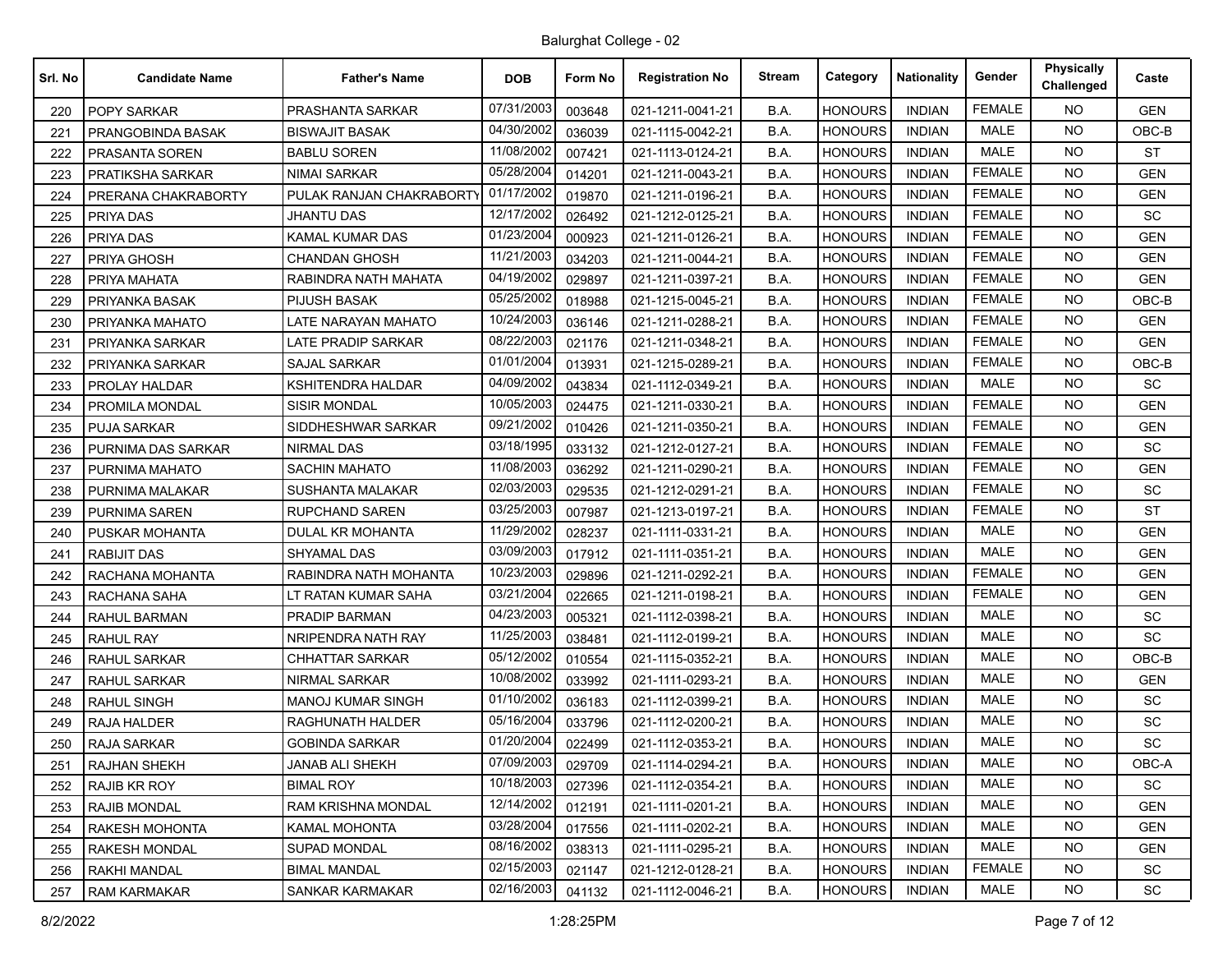| Srl. No | <b>Candidate Name</b>    | <b>Father's Name</b>        | <b>DOB</b> | Form No | <b>Registration No</b> | <b>Stream</b> | Category       | <b>Nationality</b> | Gender        | Physically<br>Challenged | Caste      |
|---------|--------------------------|-----------------------------|------------|---------|------------------------|---------------|----------------|--------------------|---------------|--------------------------|------------|
| 258     | <b>RANIT BHADURI</b>     | LATE RAJAT BHADURI          | 01/26/2003 | 044167  | 021-1111-0047-21       | B.A.          | <b>HONOURS</b> | <b>INDIAN</b>      | <b>MALE</b>   | <b>NO</b>                | <b>GEN</b> |
| 259     | <b>RANITH ROY</b>        | <b>RANJIT ROY</b>           | 06/16/2003 | 028271  | 021-1111-0332-21       | B.A.          | <b>HONOURS</b> | <b>INDIAN</b>      | <b>MALE</b>   | <b>NO</b>                | <b>GEN</b> |
| 260     | <b>RANOJIT HALDAR</b>    | RAGHUNATH HALDAR            | 11/23/2003 | 030775  | 021-1112-0203-21       | B.A.          | <b>HONOURS</b> | <b>INDIAN</b>      | <b>MALE</b>   | <b>NO</b>                | SC         |
| 261     | <b>RANTU BASAK</b>       | <b>RANTU BASAK</b>          | 08/22/2003 | 010671  | 021-1215-0129-21       | B.A.          | <b>HONOURS</b> | <b>INDIAN</b>      | <b>FEMALE</b> | <b>NO</b>                | OBC-B      |
| 262     | <b>RASED ALAM</b>        | <b>JALIL MIAH</b>           | 01/16/2003 | 019991  | 021-1111-0204-21       | B.A.          | <b>HONOURS</b> | <b>INDIAN</b>      | <b>MALE</b>   | <b>NO</b>                | <b>GEN</b> |
| 263     | <b>RIMA MANDAL</b>       | <b>REJAUL MANDAL</b>        | 10/25/2002 | 027373  | 021-1214-0355-21       | B.A.          | <b>HONOURS</b> | <b>INDIAN</b>      | <b>FEMALE</b> | <b>NO</b>                | OBC-A      |
| 264     | <b>RIMA ROY</b>          | <b>TRIDIP ROY</b>           | 07/02/2003 | 015817  | 021-1211-0205-21       | B.A.          | <b>HONOURS</b> | <b>INDIAN</b>      | <b>FEMALE</b> | <b>NO</b>                | <b>GEN</b> |
| 265     | <b>RIMA SHIL</b>         | LATE. SUSHIL SHIL           | 02/29/2004 | 009129  | 021-1211-0130-21       | B.A.          | <b>HONOURS</b> | <b>INDIAN</b>      | <b>FEMALE</b> | <b>NO</b>                | <b>GEN</b> |
| 266     | <b>RIMI MOHANTA</b>      | RANJAN MOHANTA              | 06/14/2004 | 005180  | 021-1211-0296-21       | B.A.          | <b>HONOURS</b> | <b>INDIAN</b>      | <b>FEMALE</b> | <b>NO</b>                | <b>GEN</b> |
| 267     | <b>RINI BISWAS</b>       | <b>RAMANI BISWAS</b>        | 10/13/2002 | 035832  | 021-1212-0048-21       | B.A.          | <b>HONOURS</b> | <b>INDIAN</b>      | <b>FEMALE</b> | <b>NO</b>                | SC         |
| 268     | <b>RINKI MONDAL</b>      | <b>BANKO MONDAL</b>         | 11/20/2003 | 029467  | 021-1211-0297-21       | B.A.          | <b>HONOURS</b> | <b>INDIAN</b>      | <b>FEMALE</b> | <b>NO</b>                | <b>GEN</b> |
| 269     | <b>RINKU BARMAN</b>      | <b>SANJAY BARMAN</b>        | 03/06/2004 | 039265  | 021-1212-0131-21       | B.A.          | <b>HONOURS</b> | <b>INDIAN</b>      | <b>FEMALE</b> | <b>NO</b>                | SC         |
| 270     | RISHIKA KUNDU            | <b>ARJUN KUNDU</b>          | 05/21/2003 | 009980  | 021-1215-0049-21       | B.A.          | <b>HONOURS</b> | <b>INDIAN</b>      | <b>FEMALE</b> | <b>NO</b>                | OBC-B      |
| 271     | <b>RITA GHOSH</b>        | <b>RATAN GHOSH</b>          | 02/14/2001 | 022021  | 021-1211-0298-21       | B.A.          | <b>HONOURS</b> | <b>INDIAN</b>      | <b>FEMALE</b> | <b>NO</b>                | <b>GEN</b> |
| 272     | <b>RITAN DAS</b>         | <b>JIBAN DAS</b>            | 10/02/2003 | 025792  | 021-1111-0299-21       | B.A.          | <b>HONOURS</b> | <b>INDIAN</b>      | <b>MALE</b>   | <b>NO</b>                | <b>GEN</b> |
| 273     | <b>RITU KARMAKAR</b>     | <b>UTTAM KARMAKAR</b>       | 04/12/200  | 014499  | 021-1211-0050-21       | B.A.          | <b>HONOURS</b> | <b>INDIAN</b>      | <b>FEMALE</b> | <b>NO</b>                | <b>GEN</b> |
| 274     | <b>RIYA CHOUDHURI</b>    | <b>CHANDAN CHOUDHURI</b>    | 10/25/2002 | 008342  | 021-1212-0132-21       | B.A.          | <b>HONOURS</b> | <b>INDIAN</b>      | <b>FEMALE</b> | <b>NO</b>                | SC         |
| 275     | <b>RIYA GHOSH</b>        | RAM PROSHAD GHOSH           | 12/26/2002 | 018714  | 021-1211-0206-21       | B.A.          | <b>HONOURS</b> | <b>INDIAN</b>      | <b>FEMALE</b> | <b>NO</b>                | <b>GEN</b> |
| 276     | <b>RIYA MANDAL</b>       | <b>GOLAP CHANDRA MANDAL</b> | 06/18/2004 | 028747  | 021-1211-0400-21       | B.A.          | <b>HONOURS</b> | <b>INDIAN</b>      | <b>FEMALE</b> | <b>NO</b>                | <b>GEN</b> |
| 277     | <b>RIYA NANDI</b>        | <b>MILAN NANDI</b>          | 06/26/2002 | 022310  | 021-1211-0051-21       | B.A.          | <b>HONOURS</b> | <b>INDIAN</b>      | <b>FEMALE</b> | <b>NO</b>                | <b>GEN</b> |
| 278     | <b>RIYA SARKAR</b>       | PARIMAL SARKAR              | 11/13/2003 | 002851  | 021-1211-0052-21       | B.A.          | <b>HONOURS</b> | <b>INDIAN</b>      | <b>FEMALE</b> | <b>NO</b>                | <b>GEN</b> |
| 279     | <b>RIYA TAPPO</b>        | <b>BIMAN TAPPO</b>          | 12/09/2003 | 036817  | 021-1213-0053-21       | B.A.          | <b>HONOURS</b> | <b>INDIAN</b>      | <b>FEMALE</b> | <b>NO</b>                | <b>ST</b>  |
| 280     | <b>RUPA BASAK</b>        | <b>MANIK CHANDRA BASAK</b>  | 09/03/2002 | 029293  | 021-1215-0054-21       | B.A.          | <b>HONOURS</b> | <b>INDIAN</b>      | <b>FEMALE</b> | <b>NO</b>                | OBC-B      |
| 281     | <b>RUPA LAHA</b>         | PRABIR LAHA                 | 11/22/2002 | 038394  | 021-1211-0356-21       | B.A.          | <b>HONOURS</b> | <b>INDIAN</b>      | <b>FEMALE</b> | <b>NO</b>                | <b>GEN</b> |
| 282     | <b>SABINA KHATUN</b>     | <b>CHHAIBAR SARKAR</b>      | 10/13/2003 | 015883  | 021-1215-0055-21       | B.A.          | <b>HONOURS</b> | <b>INDIAN</b>      | <b>FEMALE</b> | <b>NO</b>                | OBC-B      |
| 283     | <b>SAGAR DAS</b>         | SANTU DAS                   | 07/08/2003 | 014045  | 021-1111-0207-21       | B.A.          | <b>HONOURS</b> | <b>INDIAN</b>      | <b>MALE</b>   | <b>NO</b>                | <b>GEN</b> |
| 284     | <b>SAGAR SHIL</b>        | <b>NIREN SHIL</b>           | 02/08/2003 | 023980  | 021-1113-0133-21       | B.A.          | <b>HONOURS</b> | <b>INDIAN</b>      | <b>MALE</b>   | <b>NO</b>                | <b>ST</b>  |
| 285     | SAGORIKA KUNDU           | <b>GOPAL KUNDU</b>          | 01/04/2004 | 022127  | 021-1211-0134-21       | B.A.          | <b>HONOURS</b> | <b>INDIAN</b>      | <b>FEMALE</b> | <b>NO</b>                | <b>GEN</b> |
| 286     | SAHANARA SARKAR          | <b>GOLAM KUDDUS</b>         | 04/13/2002 | 021590  | 021-1214-0300-21       | B.A.          | <b>HONOURS</b> | <b>INDIAN</b>      | <b>FEMALE</b> | <b>NO</b>                | OBC-A      |
| 287     | SAHELI BASAK             | SANJIT KUMAR BASAK          | 04/23/2003 | 018831  | 021-1211-0208-21       | B.A.          | <b>HONOURS</b> | <b>INDIAN</b>      | <b>FEMALE</b> | <b>NO</b>                | <b>GEN</b> |
| 288     | <b>SAHELIKA SARKAR</b>   | SUDIP SARKAR                | 07/12/2004 | 025785  | 021-1212-0209-21       | B.A.          | <b>HONOURS</b> | <b>INDIAN</b>      | <b>FEMALE</b> | <b>NO</b>                | SC         |
| 289     | SAHIL MOHANTA            | MONAJ MOHANTA               | 07/15/2003 | 020315  | 021-1111-0135-21       | B.A.          | <b>HONOURS</b> | <b>INDIAN</b>      | MALE          | NO.                      | <b>GEN</b> |
| 290     | <b>SAHIL MONDAL</b>      | SAHIDUR RAHAMAN MONDAL      | 12/23/2000 | 027497  | 021-1114-0210-21       | B.A.          | <b>HONOURS</b> | <b>INDIAN</b>      | MALE          | <b>NO</b>                | OBC-A      |
| 291     | <b>SAHINI AKTAR BANU</b> | RAJJAK ALI                  | 03/30/2002 | 010071  | 021-1214-0211-21       | B.A.          | <b>HONOURS</b> | <b>INDIAN</b>      | <b>FEMALE</b> | NO.                      | OBC-A      |
| 292     | <b>SAIKAT DAS</b>        | UTTAM DAS                   | 01/14/2003 | 027702  | 021-1111-0136-21       | B.A.          | <b>HONOURS</b> | <b>INDIAN</b>      | MALE          | NO.                      | <b>GEN</b> |
| 293     | SAJI BASAK               | <b>RATAN BASAK</b>          | 01/06/2004 | 014517  | 021-1215-0212-21       | B.A.          | <b>HONOURS</b> | <b>INDIAN</b>      | <b>FEMALE</b> | NO.                      | OBC-B      |
| 294     | <b>SALINI SAHA</b>       | SHITAL PRASAD SAHA          | 05/16/2003 | 040154  | 021-1211-0056-21       | B.A.          | <b>HONOURS</b> | <b>INDIAN</b>      | <b>FEMALE</b> | NO.                      | <b>GEN</b> |
| 295     | <b>SAMAN PAHAN</b>       | <b>ARJUN PAHAN</b>          | 03/04/2002 | 028855  | 021-1113-0301-21       | B.A.          | <b>HONOURS</b> | <b>INDIAN</b>      | MALE          | NO.                      | ST         |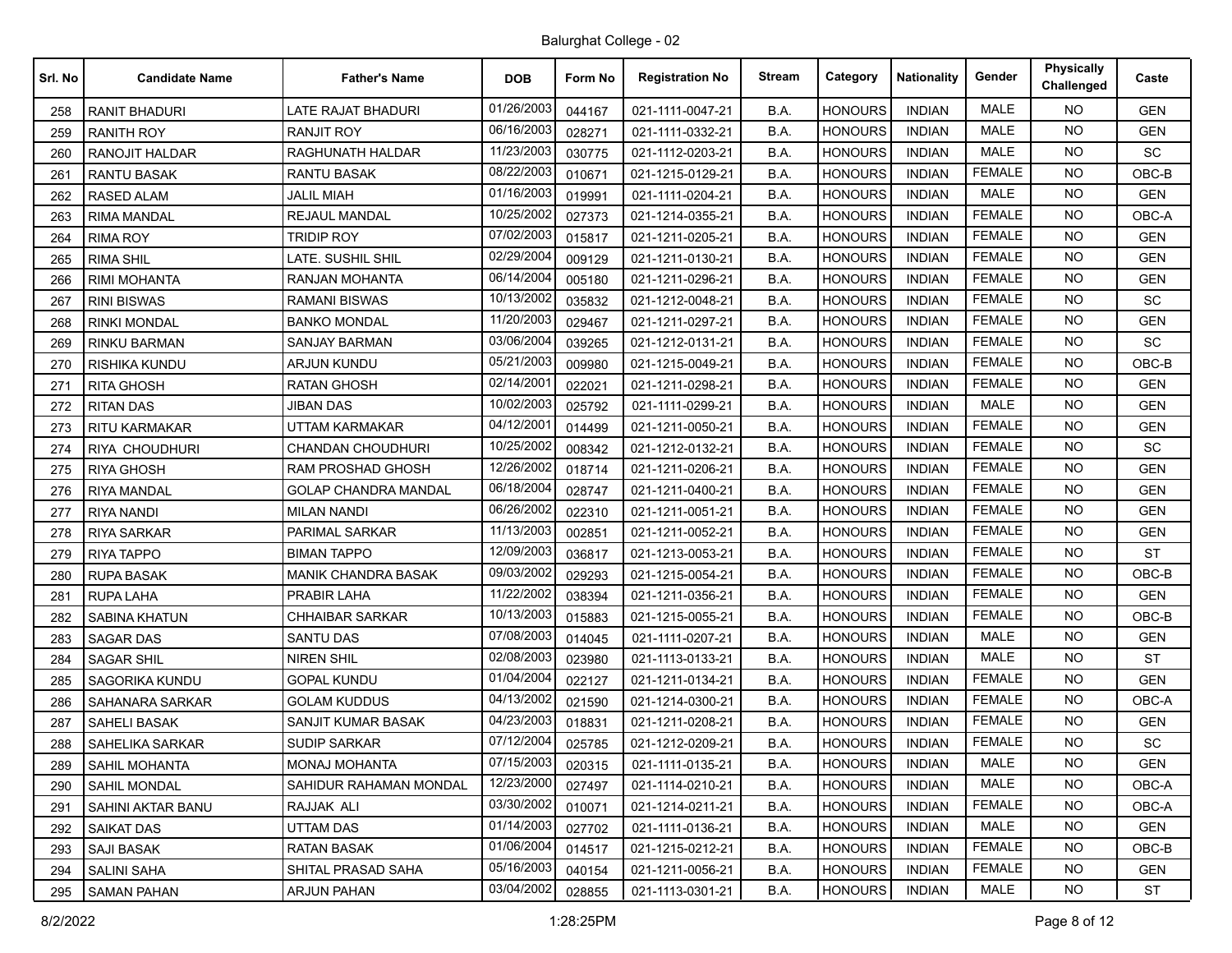| Srl. No | <b>Candidate Name</b>   | <b>Father's Name</b>       | <b>DOB</b> | Form No | <b>Registration No</b> | <b>Stream</b> | Category       | <b>Nationality</b> | Gender        | Physically<br>Challenged | Caste      |
|---------|-------------------------|----------------------------|------------|---------|------------------------|---------------|----------------|--------------------|---------------|--------------------------|------------|
| 296     | <b>SAMEN MALI</b>       | DHANANJAY MALI             | 12/30/2002 | 027881  | 021-1112-0302-21       | B.A.          | <b>HONOURS</b> | <b>INDIAN</b>      | <b>MALE</b>   | NO.                      | SC         |
| 297     | SAMIM MONDAL            | JAHANGIR MONDAL            | 04/27/2002 | 017520  | 021-1111-0057-21       | B.A.          | <b>HONOURS</b> | <b>INDIAN</b>      | <b>MALE</b>   | <b>NO</b>                | <b>GEN</b> |
| 298     | <b>SAMRAT ROY</b>       | <b>BIKASH ROY</b>          | 04/10/2004 | 030144  | 021-1112-0058-21       | B.A.          | <b>HONOURS</b> | <b>INDIAN</b>      | <b>MALE</b>   | <b>NO</b>                | <b>SC</b>  |
| 299     | <b>SANATH PAHAN</b>     | <b>NITISH PAHAN</b>        | 11/04/2002 | 019859  | 021-1113-0137-21       | B.A.          | <b>HONOURS</b> | <b>INDIAN</b>      | <b>MALE</b>   | <b>NO</b>                | <b>ST</b>  |
| 300     | SANCHAYITA GHOSH        | KAUSHIK KUMAR GHOSH        | 05/30/2003 | 035605  | 021-1211-0401-21       | B.A.          | <b>HONOURS</b> | <b>INDIAN</b>      | <b>FEMALE</b> | NO.                      | <b>GEN</b> |
| 301     | <b>SANCHITA DEY</b>     | SIKANTA DEY                | 06/05/2003 | 021283  | 021-1211-0303-21       | B.A.          | <b>HONOURS</b> | <b>INDIAN</b>      | <b>FEMALE</b> | <b>NO</b>                | <b>GEN</b> |
| 302     | <b>SANCHITA MAHATA</b>  | SATYA NARAYAN MAHATA       | 03/26/2003 | 031984  | 021-1211-0059-21       | B.A.          | <b>HONOURS</b> | <b>INDIAN</b>      | <b>FEMALE</b> | NO.                      | <b>GEN</b> |
| 303     | SANDHYA HALDER          | <b>MADHU HALDER</b>        | 07/20/2003 | 018438  | 021-1212-0138-21       | B.A.          | <b>HONOURS</b> | <b>INDIAN</b>      | <b>FEMALE</b> | NO.                      | <b>SC</b>  |
| 304     | <b>SANDHYA MONDAL</b>   | <b>ASIT MONDAL</b>         | 03/16/2003 | 037876  | 021-1211-0213-21       | B.A.          | <b>HONOURS</b> | <b>INDIAN</b>      | <b>FEMALE</b> | NO.                      | <b>GEN</b> |
| 305     | SANGITA CHAKRABORTY     | BISWAJIT CHAKRABORTY       | 09/06/2002 | 004972  | 021-1211-0060-21       | B.A.          | HONOURS        | <b>INDIAN</b>      | <b>FEMALE</b> | <b>NO</b>                | <b>GEN</b> |
| 306     | <b>SANGITA DAS</b>      | <b>GOUTAM DAS</b>          | 02/11/2003 | 030756  | 021-1212-0139-21       | B.A.          | <b>HONOURS</b> | <b>INDIAN</b>      | <b>FEMALE</b> | <b>NO</b>                | SC         |
| 307     | SANGITA HALDER          | <b>SWAPAN HALDER</b>       | 02/08/2003 | 015276  | 021-1212-0061-21       | B.A.          | <b>HONOURS</b> | <b>INDIAN</b>      | <b>FEMALE</b> | <b>NO</b>                | <b>SC</b>  |
| 308     | <b>SANGITA ROY</b>      | <b>SANJIT ROY</b>          | 01/29/2003 | 016074  | 021-1212-0062-21       | B.A.          | <b>HONOURS</b> | <b>INDIAN</b>      | <b>FEMALE</b> | NO.                      | SC         |
| 309     | <b>SANJAY TIRKI</b>     | SHUKRA TIRKI               | 10/25/1999 | 020790  | 021-1113-0304-21       | B.A.          | <b>HONOURS</b> | <b>INDIAN</b>      | <b>MALE</b>   | NO.                      | ST         |
| 310     | <b>SANJIT BARMAN</b>    | <b>SANATAN BARMAN</b>      | 04/02/2004 | 039349  | 021-1112-0140-21       | B.A.          | <b>HONOURS</b> | <b>INDIAN</b>      | <b>MALE</b>   | <b>NO</b>                | SC         |
| 311     | <b>SANJOY MISIR</b>     | <b>RAJU MISIR</b>          | 10/25/2003 | 012820  | 021-1111-0214-21       | B.A.          | <b>HONOURS</b> | <b>INDIAN</b>      | <b>MALE</b>   | <b>NO</b>                | <b>GEN</b> |
| 312     | SANKHADEEP SARKAR       | <b>PRABIR SARKAR</b>       | 09/11/2002 | 006839  | 021-1111-0215-21       | B.A.          | <b>HONOURS</b> | <b>INDIAN</b>      | MALE          | NO.                      | <b>GEN</b> |
| 313     | SANTANU PAHAN           | SUTIN PAHAN                | 10/10/2002 | 044406  | 021-1113-0357-21       | B.A.          | <b>HONOURS</b> | <b>INDIAN</b>      | <b>MALE</b>   | NO.                      | ST         |
| 314     | <b>SANTU SAHA</b>       | <b>NITAI SAHA</b>          | 05/23/2004 | 034059  | 021-1111-0141-21       | B.A.          | <b>HONOURS</b> | <b>INDIAN</b>      | <b>MALE</b>   | <b>NO</b>                | <b>GEN</b> |
| 315     | <b>SARMIN KHATUN</b>    | CHHADEKUL ISLAM MONDAL     | 06/05/2002 | 004386  | 021-1214-0305-21       | B.A.          | <b>HONOURS</b> | <b>INDIAN</b>      | <b>FEMALE</b> | NO.                      | OBC-A      |
| 316     | SARUPA MUKHERJEE        | SUBIR MUKHERJEE            | 01/21/2004 | 044857  | 021-1211-0358-21       | B.A.          | <b>HONOURS</b> | <b>INDIAN</b>      | <b>FEMALE</b> | <b>NO</b>                | <b>GEN</b> |
| 317     | <b>SASTHI ORAW</b>      | <b>KARTIK ORAW</b>         | 01/20/2002 | 038769  | 021-1113-0359-21       | B.A.          | <b>HONOURS</b> | <b>INDIAN</b>      | <b>MALE</b>   | NO.                      | <b>ST</b>  |
| 318     | <b>SATABDI TARAFDER</b> | SAMIR KUMAR TARAFDER       | 10/28/2003 | 001680  | 021-1211-0402-21       | B.A.          | <b>HONOURS</b> | <b>INDIAN</b>      | <b>FEMALE</b> | <b>NO</b>                | <b>GEN</b> |
| 319     | <b>SATHI SHIL</b>       | SHEKHAR SHIL               | 11/11/2003 | 029165  | 021-1215-0306-21       | B.A.          | <b>HONOURS</b> | <b>INDIAN</b>      | <b>FEMALE</b> | NO.                      | OBC-B      |
| 320     | <b>SATYAJIT BARMAN</b>  | PRATAP CHANDRA BARMAN      | 05/05/2004 | 036327  | 021-1112-0216-21       | B.A.          | <b>HONOURS</b> | <b>INDIAN</b>      | <b>MALE</b>   | <b>NO</b>                | SC         |
| 321     | SAUROBH DEBNATH         | <b>SAILEN DEBNATH</b>      | 01/02/2003 | 012985  | 021-1111-0360-21       | B.A.          | <b>HONOURS</b> | <b>INDIAN</b>      | <b>MALE</b>   | NO.                      | <b>GEN</b> |
| 322     | <b>SEULI KARMAKAR</b>   | <b>GOKUL KARMAKAR</b>      | 11/20/2003 | 037453  | 021-1211-0307-21       | B.A.          | <b>HONOURS</b> | <b>INDIAN</b>      | <b>FEMALE</b> | <b>NO</b>                | <b>GEN</b> |
| 323     | SHATARUPA MAHANTA       | <b>SYAM SUNDAR MAHANTA</b> | 01/08/2003 | 010322  | 021-1211-0217-21       | B.A.          | <b>HONOURS</b> | <b>INDIAN</b>      | <b>FEMALE</b> | NO.                      | <b>GEN</b> |
| 324     | SHEKHAR DEBNATH         | SHANKAR DEBNATH            | 02/19/2003 | 040554  | 021-1111-0333-21       | B.A.          | <b>HONOURS</b> | <b>INDIAN</b>      | <b>MALE</b>   | <b>NO</b>                | <b>GEN</b> |
| 325     | SHEULI MONDAL           | <b>TAPAN MONDAL</b>        | 10/11/2004 | 018619  | 021-1211-0063-21       | B.A.          | <b>HONOURS</b> | <b>INDIAN</b>      | <b>FEMALE</b> | NO.                      | <b>GEN</b> |
| 326     | SHIB SAKTI SANYAL       | <b>MITHU SANYAL</b>        | 08/23/2003 | 013394  | 021-1117-0218-21       | B.A.          | <b>HONOURS</b> | <b>INDIAN</b>      | <b>MALE</b>   | <b>NO</b>                | <b>GEN</b> |
| 327     | <b>SHIBA MAHATO</b>     | RANJIT MAHATO              | 09/20/2002 | 011313  | 021-1111-0361-21       | B.A.          | <b>HONOURS</b> | <b>INDIAN</b>      | MALE          | <b>NO</b>                | <b>GEN</b> |
| 328     | SHILPA BARMAN           | <b>DWIJEN BARMAN</b>       | 07/18/2003 | 038133  | 021-1212-0064-21       | B.A.          | <b>HONOURS</b> | <b>INDIAN</b>      | <b>FEMALE</b> | NO.                      | <b>SC</b>  |
| 329     | SHILPI GHOSH            | <b>CHITTA GHOSH</b>        | 11/08/2001 | 020288  | 021-1215-0403-21       | B.A.          | <b>HONOURS</b> | <b>INDIAN</b>      | <b>FEMALE</b> | <b>NO</b>                | OBC-B      |
| 330     | SHIPRA BESRA            | <b>BINAY BESRA</b>         | 03/27/2004 | 023327  | 021-1213-0404-21       | B.A.          | <b>HONOURS</b> | <b>INDIAN</b>      | <b>FEMALE</b> | <b>NO</b>                | <b>ST</b>  |
| 331     | <b>SHIULI PAUL</b>      | <b>BAPPA PAUL</b>          | 01/31/2003 | 017537  | 021-1215-0308-21       | B.A.          | <b>HONOURS</b> | <b>INDIAN</b>      | <b>FEMALE</b> | NO.                      | OBC-B      |
| 332     | SHOUVIK DEY             | NARAYAN CHANDRA DEY        | 08/02/2001 | 017401  | 021-1115-0142-21       | B.A.          | <b>HONOURS</b> | <b>INDIAN</b>      | MALE          | NO.                      | OBC-B      |
| 333     | SHREYA GHOSH            | <b>SANKAR GHOSH</b>        | 12/05/2002 | 034219  | 021-1217-0065-21       | B.A.          | <b>HONOURS</b> | <b>INDIAN</b>      | <b>FEMALE</b> | <b>NO</b>                | <b>GEN</b> |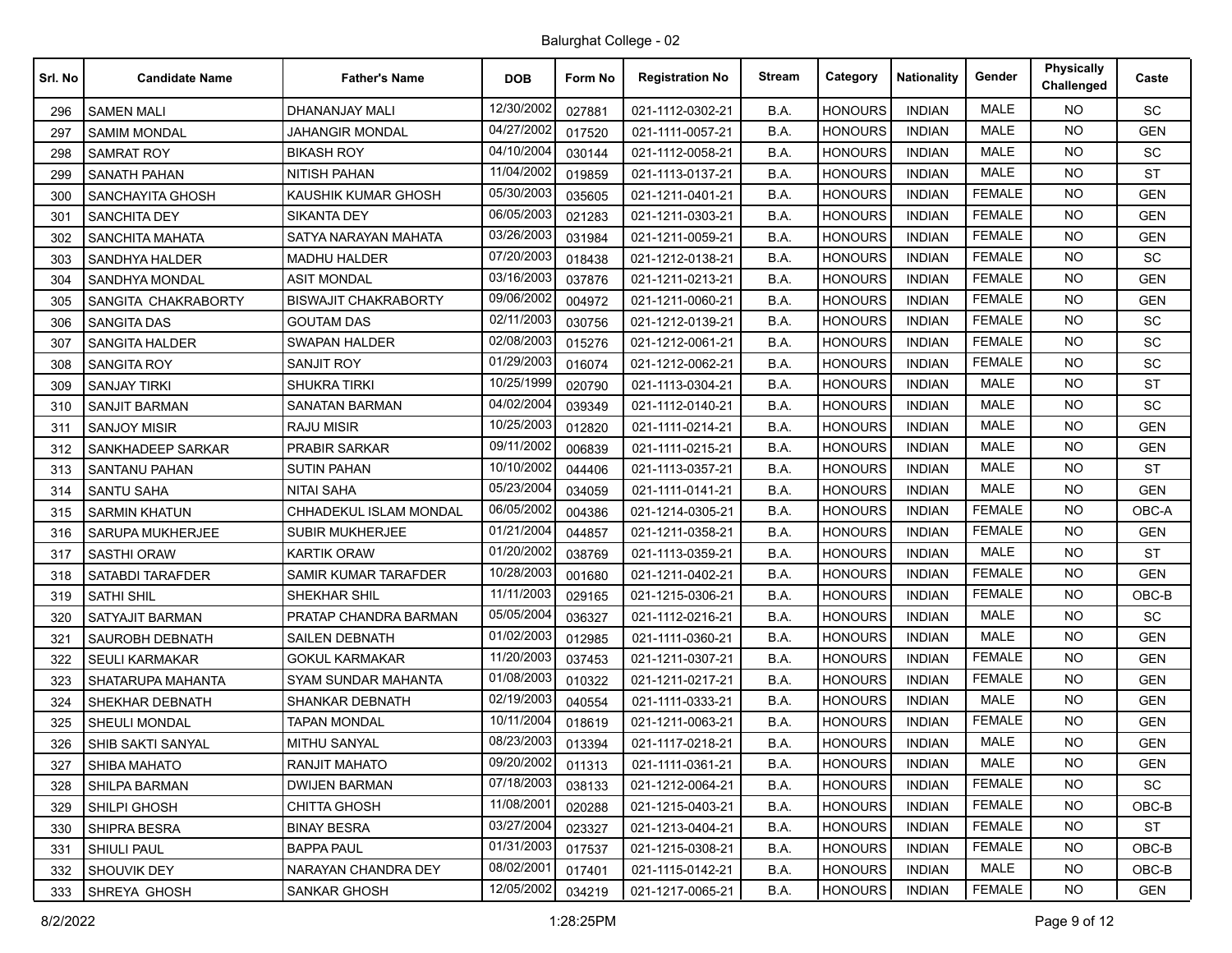| Srl. No | <b>Candidate Name</b>       | <b>Father's Name</b>      | <b>DOB</b> | Form No | <b>Registration No</b> | <b>Stream</b> | Category       | <b>Nationality</b> | Gender        | <b>Physically</b><br>Challenged | Caste      |
|---------|-----------------------------|---------------------------|------------|---------|------------------------|---------------|----------------|--------------------|---------------|---------------------------------|------------|
| 334     | SHREYA BHENGRA              | SHYAMAL BHENGRA           | 08/05/2003 | 015082  | 021-1213-0219-21       | B.A.          | <b>HONOURS</b> | <b>INDIAN</b>      | <b>FEMALE</b> | <b>NO</b>                       | <b>ST</b>  |
| 335     | SHREYA DEY SARKAR           | LATE AJIT DEY SARKAR      | 04/11/2004 | 029646  | 021-1211-0220-21       | B.A.          | <b>HONOURS</b> | <b>INDIAN</b>      | <b>FEMALE</b> | <b>NO</b>                       | <b>GEN</b> |
| 336     | SHREYA GUHA                 | <b>TARUN KANTI GUHA</b>   | 06/11/2003 | 030685  | 021-1211-0066-21       | B.A.          | <b>HONOURS</b> | <b>INDIAN</b>      | <b>FEMALE</b> | <b>NO</b>                       | <b>GEN</b> |
| 337     | SHREYA ROY                  | <b>MANOJ KUMAR ROY</b>    | 11/18/2002 | 034197  | 021-1211-0221-21       | B.A.          | <b>HONOURS</b> | <b>INDIAN</b>      | <b>FEMALE</b> | <b>NO</b>                       | <b>GEN</b> |
| 338     | <b>SHREYA ROY</b>           | PROSHANTA KUMAR ROY       | 08/15/2003 | 016580  | 021-1212-0222-21       | B.A.          | <b>HONOURS</b> | <b>INDIAN</b>      | <b>FEMALE</b> | NO.                             | <b>SC</b>  |
| 339     | SHREYA SHIL                 | <b>CHANCHAL SHIL</b>      | 07/07/2004 | 030444  | 021-1215-0143-21       | B.A.          | <b>HONOURS</b> | <b>INDIAN</b>      | <b>FEMALE</b> | <b>NO</b>                       | OBC-B      |
| 340     | SHUBHA ROY                  | <b>KARTICK ROY</b>        | 06/07/2003 | 020218  | 021-1112-0144-21       | B.A.          | <b>HONOURS</b> | <b>INDIAN</b>      | <b>MALE</b>   | <b>NO</b>                       | <b>SC</b>  |
| 341     | <b>SHUBHAM BARMAN</b>       | <b>SUJIT BARMAN</b>       | 02/04/2003 | 029997  | 021-1112-0309-21       | B.A.          | <b>HONOURS</b> | <b>INDIAN</b>      | <b>MALE</b>   | <b>NO</b>                       | SC         |
| 342     | SHUBHAM MAHANTA             | SWAPAN MAHANTA            | 10/23/2002 | 043511  | 021-1111-0310-21       | B.A.          | <b>HONOURS</b> | <b>INDIAN</b>      | <b>MALE</b>   | NO.                             | <b>GEN</b> |
| 343     | SHUVABRATA SAHA             | SUKUMAL SAHA              | 06/26/2002 | 000071  | 021-1115-0223-21       | B.A.          | <b>HONOURS</b> | <b>INDIAN</b>      | MALE          | <b>NO</b>                       | OBC-B      |
| 344     | SIDDHARTHA CHOUDHURY        | <b>INDRAJIT CHOUDHURY</b> | 01/31/2003 | 040829  | 021-1111-0224-21       | B.A.          | <b>HONOURS</b> | <b>INDIAN</b>      | <b>MALE</b>   | <b>NO</b>                       | <b>GEN</b> |
| 345     | <b>SIMA PAUL</b>            | DHIREN CHANDRA PAUL       | 04/23/2003 | 018574  | 021-1215-0225-21       | B.A.          | <b>HONOURS</b> | <b>INDIAN</b>      | <b>FEMALE</b> | <b>NO</b>                       | OBC-B      |
| 346     | <b>SITESH BARMAN</b>        | <b>TUFANU BARMAN</b>      | 01/17/2004 | 043662  | 021-1112-0145-21       | B.A.          | <b>HONOURS</b> | <b>INDIAN</b>      | <b>MALE</b>   | NO.                             | SC         |
| 347     | <b>SMITA HEMBROM</b>        | LATE SHIMAN HEMBROM       | 06/12/2002 | 014177  | 021-1213-0146-21       | B.A.          | <b>HONOURS</b> | <b>INDIAN</b>      | <b>FEMALE</b> | <b>NO</b>                       | <b>ST</b>  |
| 348     | <b>SMRITI SHIL</b>          | <b>DULAL SHIL</b>         | 01/19/2004 | 029737  | 021-1215-0311-21       | B.A.          | <b>HONOURS</b> | <b>INDIAN</b>      | <b>FEMALE</b> | NO.                             | OBC-B      |
| 349     | <b>SNEHA BISWAS</b>         | <b>GOPAL BISWAS</b>       | 01/12/2004 | 019897  | 021-1212-0226-21       | B.A.          | <b>HONOURS</b> | <b>INDIAN</b>      | <b>FEMALE</b> | <b>NO</b>                       | SC         |
| 350     | <b>SNEHA MANDAL</b>         | JOGESH CHANDRA MANDAL     | 03/21/2003 | 015995  | 021-1215-0227-21       | B.A.          | <b>HONOURS</b> | <b>INDIAN</b>      | <b>FEMALE</b> | NO.                             | OBC-B      |
| 351     | SNEHA SAHA                  | SWAPAN SAHA               | 06/25/2003 | 024908  | 021-1211-0228-21       | B.A.          | <b>HONOURS</b> | <b>INDIAN</b>      | <b>FEMALE</b> | <b>NO</b>                       | <b>GEN</b> |
| 352     | <b>SOHAN SARKAR</b>         | <b>SARIFUL SARKAR</b>     | 12/05/2003 | 033836  | 021-1114-0147-21       | B.A.          | <b>HONOURS</b> | <b>INDIAN</b>      | <b>MALE</b>   | <b>NO</b>                       | OBC-A      |
| 353     | SOHEL RAJ SARKAR            | MOSLEUDDIN SARKAR         | 06/18/2003 | 017689  | 021-1111-0229-21       | B.A.          | <b>HONOURS</b> | <b>INDIAN</b>      | <b>MALE</b>   | <b>NO</b>                       | <b>GEN</b> |
| 354     | SONALI HALDER               | <b>SUDHIR HALDER</b>      | 12/10/2003 | 027788  | 021-1212-0405-21       | B.A.          | <b>HONOURS</b> | <b>INDIAN</b>      | <b>FEMALE</b> | <b>NO</b>                       | <b>SC</b>  |
| 355     | SONIYA GHOSH                | TAPAN GHOSH               | 08/19/2002 | 011839  | 021-1215-0362-21       | B.A.          | <b>HONOURS</b> | <b>INDIAN</b>      | <b>FEMALE</b> | <b>NO</b>                       | OBC-B      |
| 356     | <b>SONU SARKAR</b>          | PRANAB SARKAR             | 10/14/2003 | 042865  | 021-1112-0230-21       | B.A.          | <b>HONOURS</b> | <b>INDIAN</b>      | <b>MALE</b>   | <b>NO</b>                       | SC         |
| 357     | <b>SOUMITA DEBNATH</b>      | <b>GOUTAM DEBNATH</b>     | 05/19/2003 | 032161  | 021-1215-0067-21       | B.A.          | <b>HONOURS</b> | <b>INDIAN</b>      | <b>FEMALE</b> | <b>NO</b>                       | OBC-B      |
| 358     | SOUMITRA MONDAL             | <b>SUJIT MONDAL</b>       | 05/04/2002 | 038383  | 021-1115-0312-21       | B.A.          | <b>HONOURS</b> | <b>INDIAN</b>      | <b>MALE</b>   | NO.                             | OBC-B      |
| 359     | SOUMO ROY                   | SAYANTAN ROY              | 08/31/2001 | 027306  | 021-1111-0148-21       | B.A.          | <b>HONOURS</b> | <b>INDIAN</b>      | <b>MALE</b>   | NO.                             | <b>GEN</b> |
| 360     | SOUMYADEEP GHOSH            | <b>UTPAL GHOSH</b>        | 03/08/2004 | 024184  | 021-1111-0406-21       | B.A.          | <b>HONOURS</b> | <b>INDIAN</b>      | <b>MALE</b>   | <b>NO</b>                       | <b>GEN</b> |
| 361     | SOURAV TIGGA                | <b>SUKUMAR TIGGA</b>      | 05/03/2004 | 014459  | 021-1113-0068-21       | B.A.          | <b>HONOURS</b> | <b>INDIAN</b>      | <b>MALE</b>   | NO.                             | <b>ST</b>  |
| 362     | <b>SOUVIK NANDY</b>         | <b>BHAGIRATH NANDY</b>    | 05/18/2003 | 012180  | 021-1111-0231-21       | B.A.          | <b>HONOURS</b> | <b>INDIAN</b>      | <b>MALE</b>   | <b>NO</b>                       | <b>GEN</b> |
| 363     | SOUVIK SARKAR               | <b>GOPAL SARKAR</b>       | 06/18/2003 | 029619  | 021-1111-0313-21       | B.A.          | <b>HONOURS</b> | <b>INDIAN</b>      | MALE          | <b>NO</b>                       | <b>GEN</b> |
| 364     | SOUVIK SARKAR               | <b>RATAN SARKAR</b>       | 07/27/2003 | 012706  | 021-1115-0314-21       | B.A.          | <b>HONOURS</b> | <b>INDIAN</b>      | <b>MALE</b>   | <b>NO</b>                       | OBC-B      |
| 365     | <b>SREEJITA CHAKRABORTY</b> | <b>TAPAN CHAKRABORTY</b>  | 03/02/2003 | 048948  | 021-1211-0081-21       | B.A.          | <b>HONOURS</b> | <b>INDIAN</b>      | <b>FEMALE</b> | NO.                             | <b>GEN</b> |
| 366     | SREYA JHA                   | PABAN KUMAR JHA           | 11/01/2003 | 028179  | 021-1211-0363-21       | B.A.          | <b>HONOURS</b> | <b>INDIAN</b>      | <b>FEMALE</b> | <b>NO</b>                       | <b>GEN</b> |
| 367     | <b>SRILEKHA BHOWMIK</b>     | <b>TAPAS BHOWMIK</b>      | 08/05/2003 | 022371  | 021-1211-0149-21       | B.A.          | <b>HONOURS</b> | <b>INDIAN</b>      | <b>FEMALE</b> | <b>NO</b>                       | <b>GEN</b> |
| 368     | SRIMAYEE ROY                | <b>SANTANU ROY</b>        | 09/24/2003 | 042047  | 021-1211-0232-21       | B.A.          | <b>HONOURS</b> | <b>INDIAN</b>      | <b>FEMALE</b> | <b>NO</b>                       | <b>GEN</b> |
| 369     | <b>SRISTI SARKAR</b>        | <b>PROLAY SARKAR</b>      | 06/28/2003 | 008095  | 021-1212-0150-21       | B.A.          | <b>HONOURS</b> | <b>INDIAN</b>      | <b>FEMALE</b> | NO.                             | <b>SC</b>  |
| 370     | SUDIPA LAHA                 | <b>SAMAPON LAHA</b>       | 08/19/2003 | 021936  | 021-1211-0407-21       | B.A.          | <b>HONOURS</b> | <b>INDIAN</b>      | <b>FEMALE</b> | <b>NO</b>                       | <b>GEN</b> |
| 371     | <b>SUDIPTA ROY</b>          | SHANTANU ROY              | 10/25/2002 | 023869  | 021-1211-0408-21       | B.A.          | <b>HONOURS</b> | <b>INDIAN</b>      | <b>FEMALE</b> | <b>NO</b>                       | <b>GEN</b> |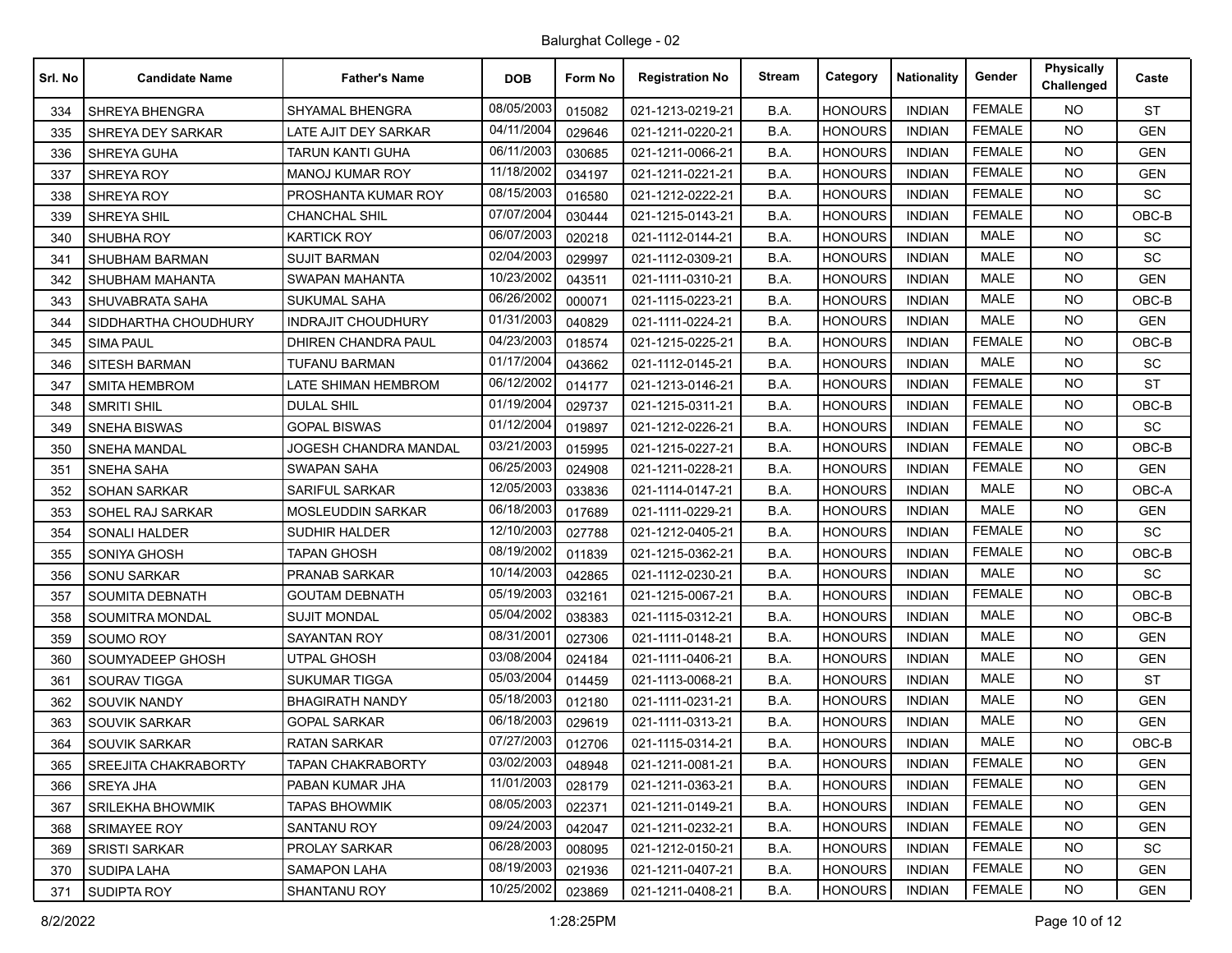| Srl. No | <b>Candidate Name</b>    | <b>Father's Name</b>       | <b>DOB</b> | Form No | <b>Registration No</b> | <b>Stream</b> | Category       | <b>Nationality</b> | Gender        | <b>Physically</b><br>Challenged | Caste      |
|---------|--------------------------|----------------------------|------------|---------|------------------------|---------------|----------------|--------------------|---------------|---------------------------------|------------|
| 372     | SUHANA GUPTA             | <b>GHANASHYAM GUPTA</b>    | 03/28/2003 | 029490  | 021-1211-0233-21       | B.A.          | <b>HONOURS</b> | <b>INDIAN</b>      | <b>FEMALE</b> | <b>NO</b>                       | <b>GEN</b> |
| 373     | <b>SUHANI BEGUM</b>      | ABDUL MALEQUE AHAMMED      | 01/19/2003 | 038155  | 021-1211-0315-21       | B.A.          | <b>HONOURS</b> | <b>INDIAN</b>      | <b>FEMALE</b> | <b>NO</b>                       | <b>GEN</b> |
| 374     | <b>SUHITA MAHATO</b>     | <b>BIBHU RANJAN MAHATO</b> | 03/02/2003 | 006899  | 021-1211-0409-21       | B.A.          | <b>HONOURS</b> | <b>INDIAN</b>      | <b>FEMALE</b> | <b>NO</b>                       | <b>GEN</b> |
| 375     | <b>SUJAN ROY</b>         | <b>ANUKUL ROY</b>          | 05/10/2001 | 022840  | 021-1112-0364-21       | B.A.          | <b>HONOURS</b> | <b>INDIAN</b>      | <b>MALE</b>   | <b>NO</b>                       | SC         |
| 376     | <b>SUJAY MOHANTA</b>     | <b>SUKUMAR MOHANTA</b>     | 11/25/2003 | 045019  | 021-1111-0410-21       | B.A.          | <b>HONOURS</b> | <b>INDIAN</b>      | <b>MALE</b>   | NO.                             | <b>GEN</b> |
| 377     | <b>SUJAY MONDAL</b>      | SUSHIL MONDAL              | 04/05/2004 | 018918  | 021-1112-0365-21       | B.A.          | <b>HONOURS</b> | <b>INDIAN</b>      | <b>MALE</b>   | <b>NO</b>                       | SC         |
| 378     | <b>SUJOY SAHA</b>        | <b>ANINDYA SAHA</b>        | 03/03/2003 | 021768  | 021-1111-0366-21       | B.A.          | <b>HONOURS</b> | <b>INDIAN</b>      | <b>MALE</b>   | <b>NO</b>                       | <b>GEN</b> |
| 379     | <b>SUKANTA BARMAN</b>    | PANKAJ KUMAR BARMAN        | 04/20/2002 | 030789  | 021-1112-0234-21       | B.A.          | <b>HONOURS</b> | <b>INDIAN</b>      | <b>MALE</b>   | <b>NO</b>                       | SC         |
| 380     | <b>SUMAN SARKAR</b>      | <b>SHYAM SARKAR</b>        | 05/05/2002 | 031084  | 021-1112-0235-21       | B.A.          | <b>HONOURS</b> | <b>INDIAN</b>      | MALE          | NO.                             | <b>SC</b>  |
| 381     | <b>SUMANA BARMAN</b>     | <b>JAGODISH BARMAN</b>     | 03/05/2003 | 022724  | 021-1212-0069-21       | B.A.          | <b>HONOURS</b> | <b>INDIAN</b>      | <b>FEMALE</b> | <b>NO</b>                       | SC         |
| 382     | <b>SUMI KARMAKAR</b>     | <b>MANORANJAN KARMAKAR</b> | 05/27/2004 | 033434  | 021-1211-0070-21       | B.A.          | <b>HONOURS</b> | <b>INDIAN</b>      | <b>FEMALE</b> | NO.                             | <b>GEN</b> |
| 383     | <b>SUMI PAHAN</b>        | <b>MANGU PAHAN</b>         | 09/07/2002 | 016410  | 021-1213-0071-21       | B.A.          | <b>HONOURS</b> | <b>INDIAN</b>      | <b>FEMALE</b> | <b>NO</b>                       | <b>ST</b>  |
| 384     | <b>SUPARNA PAUL</b>      | SHEKHAR PAUL               | 01/27/2004 | 012472  | 021-1215-0411-21       | B.A.          | <b>HONOURS</b> | <b>INDIAN</b>      | <b>FEMALE</b> | NO.                             | $OBC-B$    |
| 385     | <b>SUPARNA SARKAR</b>    | <b>SUBEN SARKAR</b>        | 08/06/2004 | 022286  | 021-1215-0151-21       | B.A.          | <b>HONOURS</b> | <b>INDIAN</b>      | <b>FEMALE</b> | <b>NO</b>                       | $OBC-B$    |
| 386     | <b>SUPRIYA BARMAN</b>    | LT SUREN BARMAN            | 03/14/2004 | 031757  | 021-1212-0236-21       | B.A.          | <b>HONOURS</b> | <b>INDIAN</b>      | <b>FEMALE</b> | NO.                             | SC         |
| 387     | <b>SUPRIYA DAS</b>       | SANJIT KUMAR DAS           | 04/26/2003 | 010566  | 021-1215-0237-21       | B.A.          | <b>HONOURS</b> | <b>INDIAN</b>      | <b>FEMALE</b> | <b>NO</b>                       | $OBC-B$    |
| 388     | <b>SUPROTIK SEN</b>      | <b>SANJIB SEN</b>          | 03/11/2003 | 045494  | 021-1111-0367-21       | B.A.          | <b>HONOURS</b> | <b>INDIAN</b>      | <b>MALE</b>   | NO.                             | <b>GEN</b> |
| 389     | <b>SURAJ MANDAL</b>      | PARIMAL MANDAL             | 07/28/2004 | 041240  | 021-1112-0152-21       | B.A.          | <b>HONOURS</b> | <b>INDIAN</b>      | <b>MALE</b>   | <b>NO</b>                       | SC         |
| 390     | <b>SURYADEEP SAHA</b>    | <b>ARABINDA SAHA</b>       | 10/30/2003 | 034299  | 021-1111-0238-21       | B.A.          | <b>HONOURS</b> | <b>INDIAN</b>      | <b>MALE</b>   | NO.                             | <b>GEN</b> |
| 391     | <b>SUSMITA BHAGAT</b>    | <b>SANJAY BHAGAT</b>       | 05/23/2004 | 035365  | 021-1212-0153-21       | B.A.          | <b>HONOURS</b> | <b>INDIAN</b>      | <b>FEMALE</b> | <b>NO</b>                       | SC         |
| 392     | <b>SUSMITA DAS</b>       | BHUPENDRA NATH DAS         | 11/12/2003 | 038400  | 021-1212-0316-21       | B.A.          | <b>HONOURS</b> | <b>INDIAN</b>      | <b>FEMALE</b> | NO.                             | SC         |
| 393     | <b>SUSMITA DEY</b>       | <b>KAJAL DEY</b>           | 09/30/2003 | 000002  | 021-1211-0317-21       | B.A.          | <b>HONOURS</b> | <b>INDIAN</b>      | <b>FEMALE</b> | <b>NO</b>                       | <b>GEN</b> |
| 394     | <b>SUSMITA MONDAL</b>    | SANTOSH MONDAL             | 10/19/2004 | 015012  | 021-1212-0154-21       | B.A.          | <b>HONOURS</b> | <b>INDIAN</b>      | <b>FEMALE</b> | <b>NO</b>                       | SC         |
| 395     | <b>SUSMITA ORAW</b>      | <b>RABI ORAW</b>           | 09/28/2003 | 026629  | 021-1213-0239-21       | B.A.          | <b>HONOURS</b> | <b>INDIAN</b>      | <b>FEMALE</b> | <b>NO</b>                       | <b>ST</b>  |
| 396     | <b>SUSMITA SARKAR</b>    | <b>DEBKUMAR SARKAR</b>     | 04/09/2004 | 004206  | 021-1212-0412-21       | B.A.          | <b>HONOURS</b> | <b>INDIAN</b>      | <b>FEMALE</b> | <b>NO</b>                       | SC         |
| 397     | SUTAPA SARKAR            | RAJAT KUMAR SARKAR         | 01/13/2003 | 011329  | 021-1215-0240-21       | B.A.          | <b>HONOURS</b> | <b>INDIAN</b>      | <b>FEMALE</b> | <b>NO</b>                       | OBC-B      |
| 398     | <b>SUVRAJIT SAHA</b>     | <b>HIREN SAHA</b>          | 12/15/2003 | 012847  | 021-1111-0241-21       | B.A.          | <b>HONOURS</b> | <b>INDIAN</b>      | <b>MALE</b>   | <b>NO</b>                       | <b>GEN</b> |
| 399     | <b>SWAPNA BARMAN</b>     | <b>GOPAL BARMAN</b>        | 06/02/2001 | 045034  | 021-1212-0413-21       | B.A.          | <b>HONOURS</b> | <b>INDIAN</b>      | <b>FEMALE</b> | <b>NO</b>                       | <b>SC</b>  |
| 400     | TAMALIKA KUNDU           | <b>TAPAN KUNDU</b>         | 11/24/2003 | 020101  | 021-1211-0318-21       | B.A.          | <b>HONOURS</b> | <b>INDIAN</b>      | <b>FEMALE</b> | <b>NO</b>                       | <b>GEN</b> |
| 401     | <b>TANMOY BASAK</b>      | AMAL BASAK                 | 10/08/2002 | 004824  | 021-1115-0072-21       | B.A.          | <b>HONOURS</b> | <b>INDIAN</b>      | <b>MALE</b>   | <b>NO</b>                       | OBC-B      |
| 402     | <b>TANMOY NANDI</b>      | <b>LATE TUSHAR NANDI</b>   | 09/16/2002 | 042169  | 021-1117-0082-21       | B.A.          | <b>HONOURS</b> | <b>INDIAN</b>      | <b>MALE</b>   | <b>NO</b>                       | <b>GEN</b> |
| 403     | <b>TANU MANDAL</b>       | <b>SANDIP MANDAL</b>       | 10/29/2000 | 021715  | 021-1115-0319-21       | B.A.          | HONOURS        | INDIAN             | MALE          | NO.                             | OBC-B      |
| 404     | <b>TIASHA SINGHA</b>     | LATE CHANDAN SINGHA        | 10/31/2002 | 008176  | 021-1211-0073-21       | B.A.          | <b>HONOURS</b> | <b>INDIAN</b>      | <b>FEMALE</b> | NO.                             | <b>GEN</b> |
| 405     | TILOTTAMA ROY            | KAMAL CHANDRA ROY          | 03/10/2004 | 026776  | 021-1212-0242-21       | B.A.          | <b>HONOURS</b> | <b>INDIAN</b>      | <b>FEMALE</b> | NO.                             | <b>SC</b>  |
| 406     | <b>TITHI CHAKRABORTY</b> | SAMIRAN CHAKRABORTY        | 10/25/2003 | 024834  | 021-1211-0320-21       | B.A.          | <b>HONOURS</b> | <b>INDIAN</b>      | <b>FEMALE</b> | <b>NO</b>                       | <b>GEN</b> |
| 407     | <b>TRINA MONDAL</b>      | <b>TRIDIP KUMAR MONDAL</b> | 02/06/2004 | 015192  | 021-1211-0414-21       | B.A.          | <b>HONOURS</b> | <b>INDIAN</b>      | <b>FEMALE</b> | NO.                             | <b>GEN</b> |
| 408     | TRISHA KUNDU             | <b>TAPAN KUNDU</b>         | 03/31/2003 | 019162  | 021-1211-0321-21       | B.A.          | <b>HONOURS</b> | <b>INDIAN</b>      | <b>FEMALE</b> | <b>NO</b>                       | <b>GEN</b> |
| 409     | TRISHA MUKHERJEE         | <b>BIPLAB MUKHERJEE</b>    | 06/21/2003 | 034553  | 021-1211-0074-21       | B.A.          | <b>HONOURS</b> | <b>INDIAN</b>      | <b>FEMALE</b> | <b>NO</b>                       | GEN        |